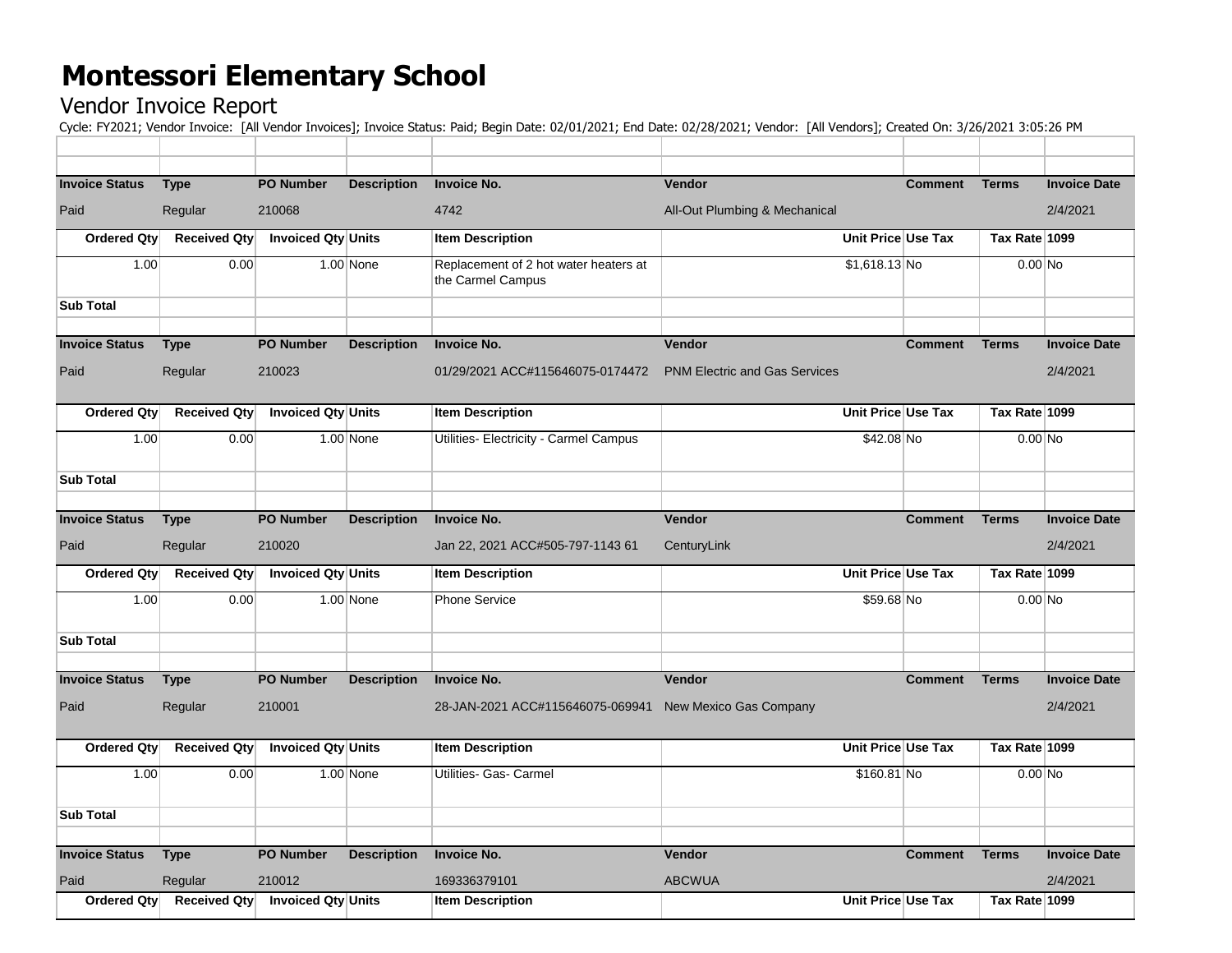| 1.00                  | 0.00                |                           | $1.00$ None        | Utilities- Water- Montano                 | \$204.88 No                                         |                | $0.00$ No     |                     |
|-----------------------|---------------------|---------------------------|--------------------|-------------------------------------------|-----------------------------------------------------|----------------|---------------|---------------------|
|                       |                     |                           |                    |                                           |                                                     |                |               |                     |
| <b>Sub Total</b>      |                     |                           |                    |                                           |                                                     |                |               |                     |
| <b>Invoice Status</b> | <b>Type</b>         | <b>PO Number</b>          | <b>Description</b> | <b>Invoice No.</b>                        | Vendor                                              | <b>Comment</b> | <b>Terms</b>  | <b>Invoice Date</b> |
| Paid                  | Regular             | 210038                    |                    | 5733                                      | Accountability & Compliance Resources<br><b>LLC</b> |                |               | 2/4/2021            |
| Ordered Qtv           | <b>Received Qty</b> | Invoiced Qty Units        |                    | <b>Item Description</b>                   | Unit Price Use Tax                                  |                | Tax Rate 1099 |                     |
| 1.00                  | 0.00                |                           | 1.00 None          | <b>STARS Reporting Consulting Service</b> | \$683.97 No                                         |                | $0.00$ No     |                     |
| <b>Sub Total</b>      |                     |                           |                    |                                           |                                                     |                |               |                     |
|                       |                     |                           |                    |                                           |                                                     |                |               |                     |
| <b>Invoice Status</b> | <b>Type</b>         | <b>PO Number</b>          | <b>Description</b> | <b>Invoice No.</b>                        | <b>Vendor</b>                                       | <b>Comment</b> | <b>Terms</b>  | <b>Invoice Date</b> |
| Paid                  | Regular             | 210024                    |                    | 36-036889                                 | <b>Cooperative Educational Services</b>             |                |               | 2/4/2021            |
| Ordered Qty           | <b>Received Qty</b> | Invoiced Qty Units        |                    | <b>Item Description</b>                   | Unit Price Use Tax                                  |                | Tax Rate 1099 |                     |
| 1.00                  | 0.00                |                           | 1.00 None          | <b>OT Services</b>                        | $$1,048.00$ No                                      |                | $0.00$ No     |                     |
| 1.00                  | 0.00                |                           | $1.00$ None        | Social Work Services                      | \$176.85 No                                         |                | $0.00$ No     |                     |
| <b>Sub Total</b>      |                     |                           |                    |                                           |                                                     |                |               |                     |
| <b>Invoice Status</b> | <b>Type</b>         | <b>PO Number</b>          | <b>Description</b> | <b>Invoice No.</b>                        | <b>Vendor</b>                                       | <b>Comment</b> | <b>Terms</b>  | <b>Invoice Date</b> |
| Paid                  | Regular             | 210033                    |                    | 1312                                      | SG Consulting, LLC                                  |                |               | 2/4/2021            |
| Ordered Qty           | <b>Received Qty</b> | Invoiced Qty Units        |                    | <b>Item Description</b>                   | Unit Price Use Tax                                  |                | Tax Rate 1099 |                     |
| 1.00                  | 0.00                |                           | 1.00 None          | <b>Educational Consulting</b>             | \$539.38 No                                         |                | $0.00$ No     |                     |
| <b>Sub Total</b>      |                     |                           |                    |                                           |                                                     |                |               |                     |
|                       |                     |                           |                    |                                           |                                                     |                |               |                     |
| <b>Invoice Status</b> | <b>Type</b>         | <b>PO Number</b>          | <b>Description</b> | <b>Invoice No.</b>                        | Vendor                                              | <b>Comment</b> | <b>Terms</b>  | <b>Invoice Date</b> |
| Paid                  | Regular             | 210067                    |                    | 201630                                    | Alen Corporation                                    |                |               | 2/4/2021            |
| Ordered Qty           | <b>Received Qty</b> | <b>Invoiced Qty Units</b> |                    | <b>Item Description</b>                   | Unit Price Use Tax                                  |                | Tax Rate 1099 |                     |
| 25.00                 | 0.00                |                           | 25.00 None         | 75i-Pure Air Purifier                     | \$659.12 No                                         |                | 0.00 No       |                     |
| <b>Sub Total</b>      |                     |                           |                    |                                           |                                                     |                |               |                     |
|                       |                     |                           |                    |                                           |                                                     |                |               |                     |
| <b>Invoice Status</b> | <b>Type</b>         | <b>PO Number</b>          | <b>Description</b> | <b>Invoice No.</b>                        | Vendor                                              | <b>Comment</b> | <b>Terms</b>  | <b>Invoice Date</b> |
| Paid                  | Regular             | 210043                    |                    | 8061100985                                | Staples, Inc.                                       |                |               | 2/4/2021            |
| <b>Ordered Qty</b>    | <b>Received Qty</b> | <b>Invoiced Qty Units</b> |                    | <b>Item Description</b>                   | Unit Price Use Tax                                  |                | Tax Rate 1099 |                     |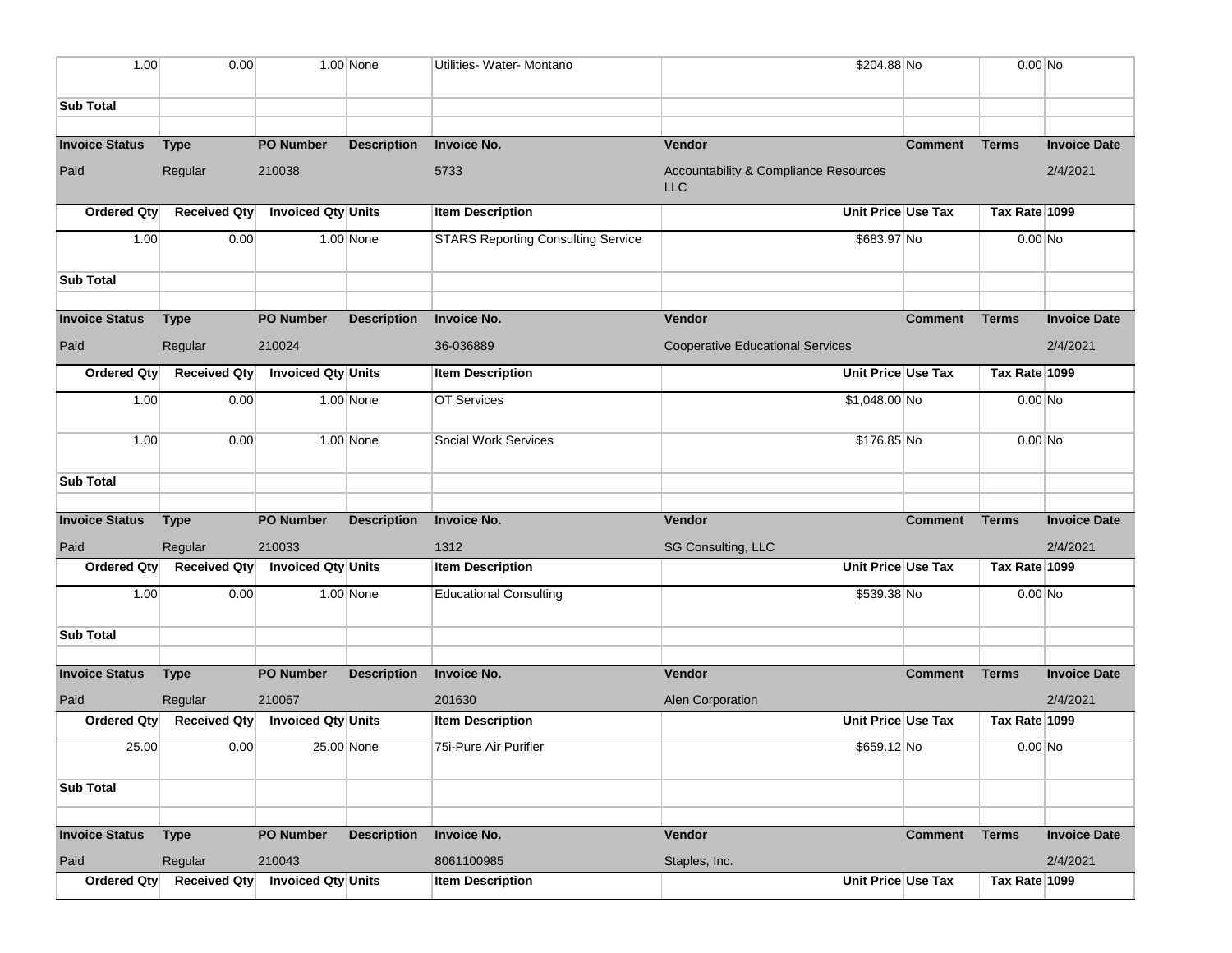| 1.00                  | 0.00                |                           | $1.00$ None        | Office and Classroom Supplies                          | \$309.50 No                             |                    | $0.00$ No     |                     |
|-----------------------|---------------------|---------------------------|--------------------|--------------------------------------------------------|-----------------------------------------|--------------------|---------------|---------------------|
| <b>Sub Total</b>      |                     |                           |                    |                                                        |                                         |                    |               |                     |
|                       |                     |                           |                    |                                                        |                                         |                    |               |                     |
| <b>Invoice Status</b> | <b>Type</b>         | <b>PO Number</b>          | <b>Description</b> | <b>Invoice No.</b>                                     | Vendor                                  | <b>Comment</b>     | <b>Terms</b>  | <b>Invoice Date</b> |
| Paid                  | Regular             | 210029                    |                    | 16163                                                  | Matthews Fox, P.C.                      |                    |               | 2/4/2021            |
| Ordered Qty           | <b>Received Qty</b> | <b>Invoiced Qty Units</b> |                    | <b>Item Description</b>                                |                                         | Unit Price Use Tax | Tax Rate 1099 |                     |
| 1.00                  | 0.00                |                           | $1.00$ None        | Legal Services                                         | \$81.33 No                              |                    | $0.00$ Yes    |                     |
| <b>Sub Total</b>      |                     |                           |                    |                                                        |                                         |                    |               |                     |
| <b>Invoice Status</b> |                     | <b>PO Number</b>          | <b>Description</b> | <b>Invoice No.</b>                                     | Vendor                                  | <b>Comment</b>     | <b>Terms</b>  | <b>Invoice Date</b> |
|                       | <b>Type</b>         |                           |                    |                                                        |                                         |                    |               |                     |
| Paid                  | Regular             | 210002                    |                    | 5013630808                                             | Wells Fargo Financial                   |                    |               | 2/4/2021            |
| Ordered Qty           | <b>Received Qty</b> | Invoiced Qty Units        |                    | <b>Item Description</b>                                |                                         | Unit Price Use Tax | Tax Rate 1099 |                     |
| 1.00                  | 0.00                |                           | $1.00$ None        | Copy Machine Rental                                    | \$1,847.20 No                           |                    | $0.00$ No     |                     |
| <b>Sub Total</b>      |                     |                           |                    |                                                        |                                         |                    |               |                     |
|                       |                     |                           |                    |                                                        |                                         |                    |               |                     |
| <b>Invoice Status</b> | <b>Type</b>         | <b>PO Number</b>          | <b>Description</b> | <b>Invoice No.</b>                                     | Vendor                                  | <b>Comment</b>     | <b>Terms</b>  | <b>Invoice Date</b> |
| Paid                  | Regular             | 210025                    |                    | ACC# 943270644 date: 08/13/2020                        | T-Mobile                                |                    |               | 2/11/2021           |
| <b>Ordered Qty</b>    | <b>Received Qty</b> | Invoiced Qty Units        |                    | <b>Item Description</b>                                |                                         | Unit Price Use Tax | Tax Rate 1099 |                     |
| 1.00                  | 0.00                |                           | $1.00$ None        | Internet HotSpot and Wireless service<br>for 12 months | \$7,200.00 No                           |                    | $0.00$ No     |                     |
| <b>Sub Total</b>      |                     |                           |                    |                                                        |                                         |                    |               |                     |
|                       |                     |                           |                    |                                                        |                                         |                    |               |                     |
| <b>Invoice Status</b> | <b>Type</b>         | <b>PO Number</b>          | <b>Description</b> | <b>Invoice No.</b>                                     | Vendor                                  | <b>Comment</b>     | <b>Terms</b>  | <b>Invoice Date</b> |
| Paid                  | Regular             | 210046                    |                    | 20-21-006                                              | <b>Stanley Albrycht</b>                 |                    |               | 2/11/2021           |
| Ordered Qty           | <b>Received Qty</b> | Invoiced Qty Units        |                    | <b>Item Description</b>                                |                                         | Unit Price Use Tax | Tax Rate 1099 |                     |
| 1.00                  | 0.00                |                           | $1.00$ None        | <b>School Supplies</b>                                 | \$747.42 No                             |                    | $0.00$ No     |                     |
| 1.00                  | 0.00                |                           | $0.00$ None        | <b>School Activities</b>                               | $$2,000.00 $ No                         |                    | $0.00$ No     |                     |
| <b>Sub Total</b>      |                     |                           |                    |                                                        |                                         |                    |               |                     |
|                       |                     |                           |                    |                                                        |                                         |                    |               |                     |
| <b>Invoice Status</b> | <b>Type</b>         | <b>PO Number</b>          | <b>Description</b> | <b>Invoice No.</b>                                     | Vendor                                  | <b>Comment</b>     | <b>Terms</b>  | <b>Invoice Date</b> |
| Paid                  | Regular             | 210024                    |                    | 36-037015                                              | <b>Cooperative Educational Services</b> |                    |               | 2/11/2021           |
| Ordered Qty           | <b>Received Qty</b> | Invoiced Qty Units        |                    | <b>Item Description</b>                                |                                         | Unit Price Use Tax | Tax Rate 1099 |                     |
| 1.00                  | 0.00                |                           | $1.00$ None        | OT Services                                            | $$1,048.00$ No                          |                    | $0.00$ No     |                     |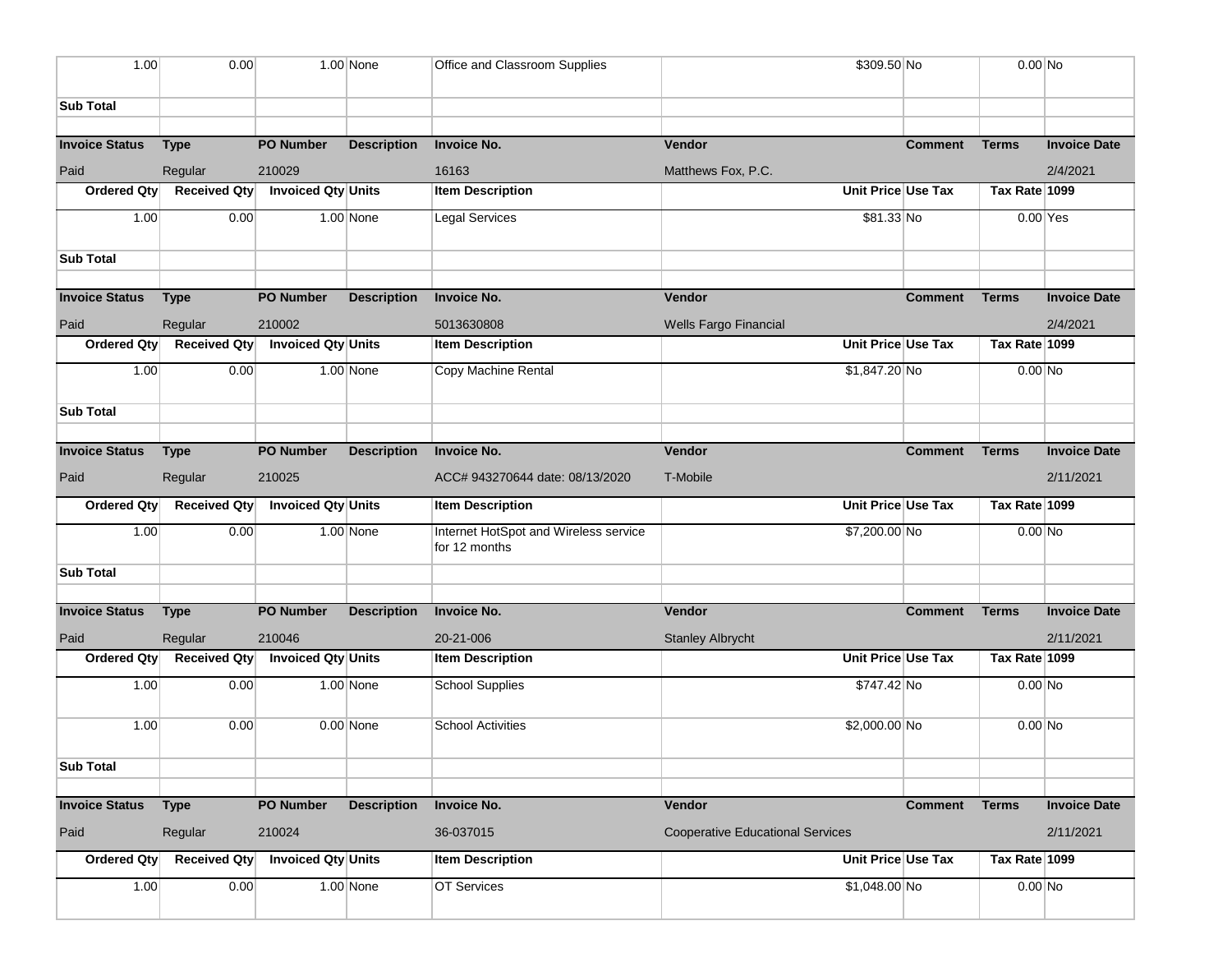| 1.00                  | 0.00                   |                           | $1.00$ None        | Social Work Services                                          | \$65.50 No                                  |                | $0.00$ No     |                     |
|-----------------------|------------------------|---------------------------|--------------------|---------------------------------------------------------------|---------------------------------------------|----------------|---------------|---------------------|
|                       |                        |                           |                    |                                                               |                                             |                |               |                     |
| <b>Sub Total</b>      |                        |                           |                    |                                                               |                                             |                |               |                     |
|                       |                        |                           |                    |                                                               |                                             |                |               |                     |
| <b>Invoice Status</b> | <b>Type</b>            | <b>PO Number</b>          | <b>Description</b> | <b>Invoice No.</b>                                            | Vendor                                      | <b>Comment</b> | <b>Terms</b>  | <b>Invoice Date</b> |
| Paid                  | Regular                | 210040                    |                    | 22876                                                         | <b>EASi Therapy and Dlagnostic Services</b> |                |               | 2/11/2021           |
| Ordered Qty           | <b>Received Qty</b>    | Invoiced Qty Units        |                    | <b>Item Description</b>                                       | Unit Price Use Tax                          |                | Tax Rate 1099 |                     |
| 1.00                  | 0.00                   |                           | $0.00$ None        | Speech Therapy for SY 20-21                                   | \$32,000.00 No                              |                | $0.00$ No     |                     |
| 1.00                  | 0.00                   |                           | $1.00$ None        | <b>Educational Diagnostic Evaluation for</b><br>SY 20-21      | $$1,699.03$ No                              |                | $0.00$ No     |                     |
| 1.00                  | 0.00                   |                           | $0.00$ None        | OT Services for SY 20-21                                      | \$15,000.00 No                              |                | 0.00 No       |                     |
| <b>Sub Total</b>      |                        |                           |                    |                                                               |                                             |                |               |                     |
| <b>Invoice Status</b> | <b>Type</b>            | <b>PO Number</b>          | <b>Description</b> | <b>Invoice No.</b>                                            | Vendor                                      | <b>Comment</b> | <b>Terms</b>  | <b>Invoice Date</b> |
| Paid                  | Regular                | 210040                    |                    | 22890                                                         | <b>EASi Therapy and Dlagnostic Services</b> |                |               | 2/11/2021           |
| Ordered Qty           | <b>Received Qty</b>    | Invoiced Qty Units        |                    | <b>Item Description</b>                                       | Unit Price Use Tax                          |                | Tax Rate 1099 |                     |
| 1.00                  | 0.00                   |                           | 1.00 None          | Speech Therapy for SY 20-21                                   | \$4,228.70 No                               |                | $0.00$ No     |                     |
| 1.00                  | 0.00                   |                           | $0.00$ None        | <b>Educational Diagnostic Evaluation for</b><br>SY 20-21      | \$5,000.00 No                               |                | $0.00$ No     |                     |
| 1.00                  | 0.00                   |                           | $0.00$ None        | OT Services for SY 20-21                                      | \$15,000.00 No                              |                | $0.00$ No     |                     |
| <b>Sub Total</b>      |                        |                           |                    |                                                               |                                             |                |               |                     |
|                       |                        |                           |                    |                                                               |                                             |                |               |                     |
| <b>Invoice Status</b> | <b>Type</b>            | <b>PO Number</b>          | <b>Description</b> | <b>Invoice No.</b>                                            | Vendor                                      | <b>Comment</b> | <b>Terms</b>  | <b>Invoice Date</b> |
| Paid                  | Regular                | 210007                    |                    | 5499                                                          | <b>Security Logistics</b>                   |                |               | 2/11/2021           |
| Ordered Qty           | <b>Received Qty</b>    | Invoiced Qty Units        |                    | <b>Item Description</b>                                       | Unit Price Use Tax                          |                | Tax Rate 1099 |                     |
| 1.00                  | 0.00                   |                           | 1.00 None          | Fire System monitoring and Alarm<br>Monitory for 1730 Montano | \$237.31 No                                 |                | $0.00$ No     |                     |
| <b>Sub Total</b>      |                        |                           |                    |                                                               |                                             |                |               |                     |
| <b>Invoice Status</b> |                        | <b>PO Number</b>          | <b>Description</b> | <b>Invoice No.</b>                                            | Vendor                                      | <b>Comment</b> | <b>Terms</b>  | <b>Invoice Date</b> |
| Paid                  | <b>Type</b><br>Regular | 210020                    |                    | Feb 1, 2021 Acc#505-345-0858 899                              | CenturyLink                                 |                |               | 2/11/2021           |
| Ordered Qty           | <b>Received Qty</b>    | <b>Invoiced Qty Units</b> |                    | <b>Item Description</b>                                       | Unit Price Use Tax                          |                | Tax Rate 1099 |                     |
| 1.00                  | 0.00                   |                           | $1.00$ None        | <b>Phone Service</b>                                          | \$109.77 No                                 |                | $0.00$ No     |                     |
|                       |                        |                           |                    |                                                               |                                             |                |               |                     |
| <b>Sub Total</b>      |                        |                           |                    |                                                               |                                             |                |               |                     |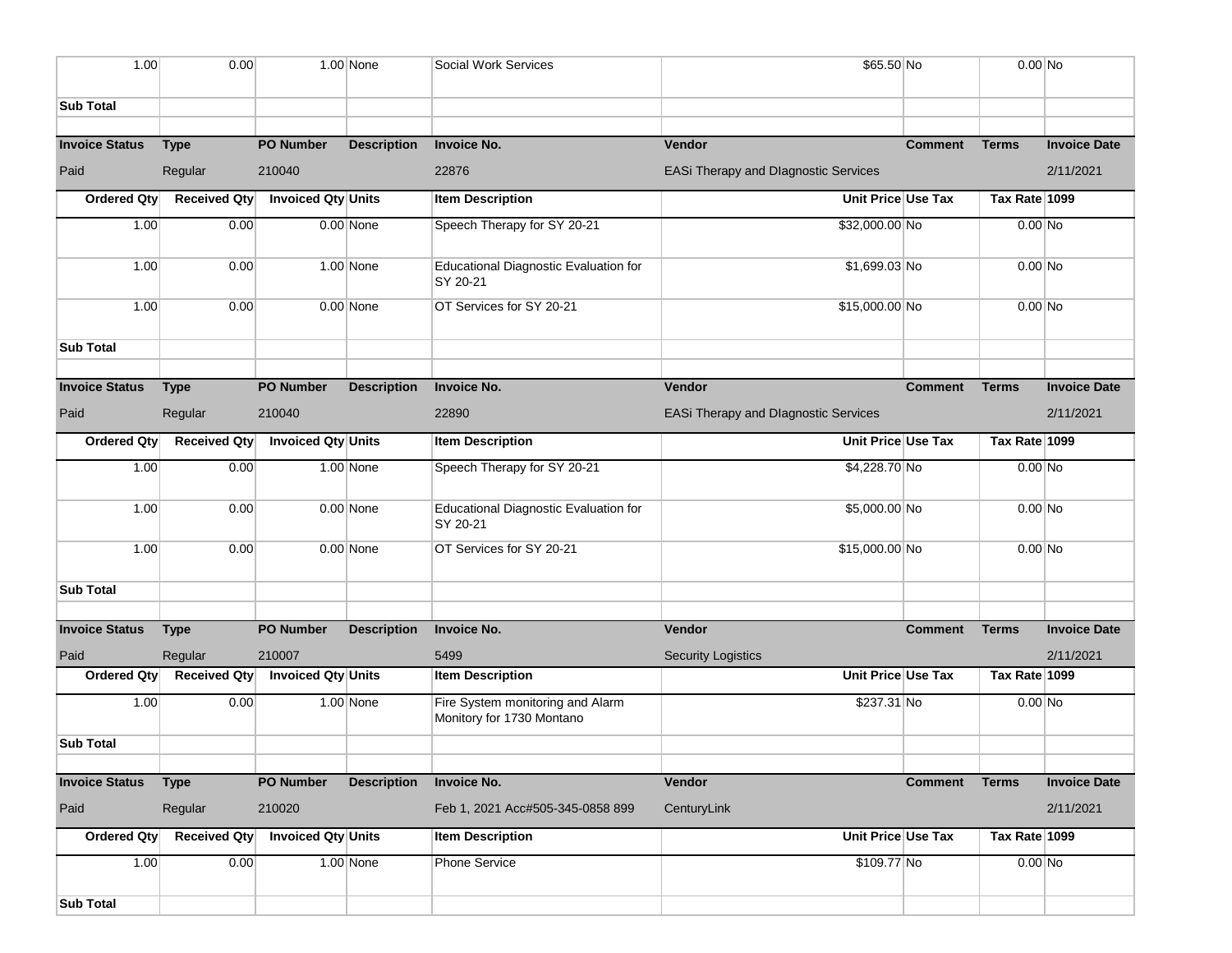| <b>Invoice Status</b> | <b>Type</b>         | <b>PO Number</b>          | <b>Description</b> | <b>Invoice No.</b>                  | <b>Vendor</b>            |                    | <b>Comment</b>     | <b>Terms</b>  | <b>Invoice Date</b> |
|-----------------------|---------------------|---------------------------|--------------------|-------------------------------------|--------------------------|--------------------|--------------------|---------------|---------------------|
| Paid                  | Regular             | 210004                    |                    | IN1204885                           | Lewan Technology         |                    |                    |               | 2/11/2021           |
| Ordered Qty           | <b>Received Qty</b> | Invoiced Qty Units        |                    | <b>Item Description</b>             |                          |                    | Unit Price Use Tax | Tax Rate 1099 |                     |
| 1.00                  | 0.00                |                           | 1.00 None          | Copier Maintenance                  |                          | \$591.56 No        |                    | $0.00$ No     |                     |
|                       |                     |                           |                    |                                     |                          |                    |                    |               |                     |
| <b>Sub Total</b>      |                     |                           |                    |                                     |                          |                    |                    |               |                     |
|                       |                     |                           |                    |                                     |                          |                    |                    |               |                     |
| <b>Invoice Status</b> | <b>Type</b>         | <b>PO Number</b>          | <b>Description</b> | <b>Invoice No.</b>                  | Vendor                   |                    | <b>Comment</b>     | <b>Terms</b>  | <b>Invoice Date</b> |
| Paid                  | Regular             | 200173                    |                    | 21013                               | Rio Grande Partners, LLC |                    |                    |               | 2/17/2021           |
| Ordered Qty           | <b>Received Qty</b> | <b>Invoiced Qty Units</b> |                    | <b>Item Description</b>             |                          |                    | Unit Price Use Tax | Tax Rate 1099 |                     |
| 1.00                  | 0.00                |                           | 1.00 None          | Lease PMT                           |                          | \$57,222.00 No     |                    | $0.00$ No     |                     |
|                       |                     |                           |                    |                                     |                          |                    |                    |               |                     |
|                       |                     |                           |                    |                                     |                          |                    |                    |               | No                  |
|                       |                     |                           |                    |                                     |                          |                    |                    |               |                     |
| <b>Sub Total</b>      |                     |                           |                    |                                     |                          |                    |                    |               |                     |
|                       |                     |                           |                    |                                     |                          |                    |                    |               |                     |
| <b>Invoice Status</b> | <b>Type</b>         | <b>PO Number</b>          | <b>Description</b> | <b>Invoice No.</b>                  | Vendor                   |                    | <b>Comment</b>     | <b>Terms</b>  | <b>Invoice Date</b> |
| Paid                  | Regular             | 210012                    |                    | 492837622650                        | <b>ABCWUA</b>            |                    |                    |               | 2/18/2021           |
|                       |                     |                           |                    |                                     |                          |                    |                    |               |                     |
| Ordered Qty           | <b>Received Qty</b> | Invoiced Qty Units        |                    | <b>Item Description</b>             |                          | Unit Price Use Tax |                    | Tax Rate 1099 |                     |
| 1.00                  | 0.00                |                           | $1.00$ None        | <b>Utilities-Water</b>              |                          | \$177.17 No        |                    | $0.00$ No     |                     |
|                       |                     |                           |                    |                                     |                          |                    |                    |               |                     |
| <b>Sub Total</b>      |                     |                           |                    |                                     |                          |                    |                    |               |                     |
|                       |                     |                           |                    |                                     |                          |                    |                    |               |                     |
| <b>Invoice Status</b> | <b>Type</b>         | <b>PO Number</b>          | <b>Description</b> | <b>Invoice No.</b>                  | Vendor                   |                    | <b>Comment</b>     | <b>Terms</b>  | <b>Invoice Date</b> |
| Paid                  | Regular             | 210046                    |                    | 2020-2021-08                        | <b>Stanley Albrycht</b>  |                    |                    |               | 2/18/2021           |
| Ordered Qty           | <b>Received Qty</b> | <b>Invoiced Qty Units</b> |                    | <b>Item Description</b>             |                          |                    | Unit Price Use Tax | Tax Rate 1099 |                     |
| 1.00                  | 0.00                |                           | $1.00$ None        | School Supplies- Survey Monkey Team |                          | \$743.08 No        |                    | $0.00$ No     |                     |
|                       |                     |                           |                    | Advantage Plan                      |                          |                    |                    |               |                     |
| 1.00                  | 0.00                |                           | $0.00$ None        | <b>School Activities</b>            |                          | \$2,000.00 No      |                    | $0.00$ No     |                     |
|                       |                     |                           |                    |                                     |                          |                    |                    |               |                     |
| <b>Sub Total</b>      |                     |                           |                    |                                     |                          |                    |                    |               |                     |
| <b>Invoice Status</b> | <b>Type</b>         | <b>PO Number</b>          | <b>Description</b> | <b>Invoice No.</b>                  | Vendor                   |                    | <b>Comment</b>     | <b>Terms</b>  | <b>Invoice Date</b> |
| Paid                  | Regular             | 210014                    |                    | 65395                               | HostMYCalls              |                    |                    |               | 2/18/2021           |
| Ordered Qty           | <b>Received Qty</b> | Invoiced Qty Units        |                    | <b>Item Description</b>             |                          |                    | Unit Price Use Tax | Tax Rate 1099 |                     |
| 1.00                  | 0.00                |                           | $1.00$ None        | <b>Phone Service</b>                |                          | $$342.30$ No       |                    | $0.00$ No     |                     |
|                       |                     |                           |                    |                                     |                          |                    |                    |               |                     |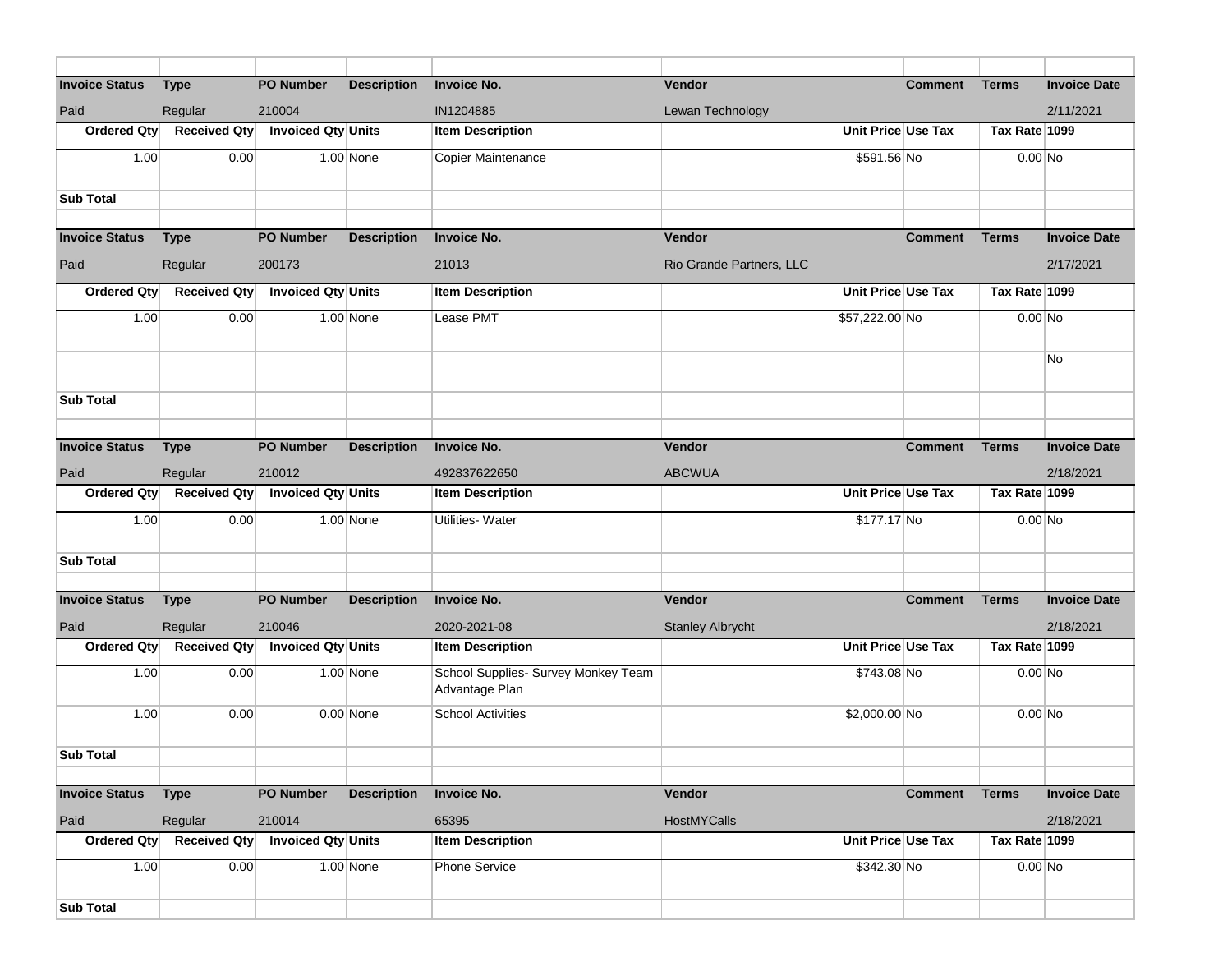| <b>Invoice Status</b> | <b>Type</b>         | <b>PO Number</b>                  | <b>Description</b> | <b>Invoice No.</b>                                      | <b>Vendor</b>                        | <b>Comment</b>       | <b>Terms</b>  | <b>Invoice Date</b> |
|-----------------------|---------------------|-----------------------------------|--------------------|---------------------------------------------------------|--------------------------------------|----------------------|---------------|---------------------|
| Paid                  | Regular             | 210063                            |                    | 115026                                                  | Leeco Grounds Management             |                      |               | 2/18/2021           |
| Ordered Qty           | <b>Received Qty</b> | Invoiced Qty Units                |                    | <b>Item Description</b>                                 |                                      | Unit Price Use Tax   | Tax Rate 1099 |                     |
| 1.00                  | 0.00                |                                   | $1.00$ None        | Landscape Maintenance for Carmel<br>Campus              |                                      | \$560.95 No          | $0.00$ No     |                     |
| <b>Sub Total</b>      |                     |                                   |                    |                                                         |                                      |                      |               |                     |
|                       |                     |                                   |                    |                                                         |                                      |                      |               |                     |
| <b>Invoice Status</b> | <b>Type</b>         | <b>PO Number</b>                  | <b>Description</b> | <b>Invoice No.</b>                                      | Vendor                               | <b>Comment</b>       | <b>Terms</b>  | <b>Invoice Date</b> |
| Paid                  | Regular             | 210013                            |                    | 114993                                                  | Leeco Grounds Management             |                      |               | 2/18/2021           |
| Ordered Qty           | <b>Received Qty</b> | Invoiced Qty Units                |                    | <b>Item Description</b>                                 |                                      | Unit Price Use Tax   | Tax Rate 1099 |                     |
| 1.00                  | 0.00                |                                   | 1.00 None          | Ground Maintenance- 1730 Montano                        |                                      | $$1,349.52$ No       | $0.00$ No     |                     |
| <b>Sub Total</b>      |                     |                                   |                    |                                                         |                                      |                      |               |                     |
|                       |                     |                                   |                    |                                                         |                                      |                      |               |                     |
| <b>Invoice Status</b> | <b>Type</b>         | <b>PO Number</b>                  | <b>Description</b> | <b>Invoice No.</b>                                      | Vendor                               | <b>Comment</b>       | <b>Terms</b>  | <b>Invoice Date</b> |
| Paid                  | Regular             | 210001                            |                    | 09-FEB-2021 ACC#115646075-062983 New Mexico Gas Company |                                      |                      |               | 2/18/2021           |
| <b>Ordered Qty</b>    | <b>Received Qty</b> | <b>Invoiced Qty Units</b>         |                    | <b>Item Description</b>                                 |                                      | Unit Price Use Tax   | Tax Rate 1099 |                     |
| 1.00                  | 0.00                |                                   | $1.00$ None        | Utilities- Gas- Montano                                 |                                      | \$368.88 No          | $0.00$ No     |                     |
| <b>Sub Total</b>      |                     |                                   |                    |                                                         |                                      |                      |               |                     |
|                       |                     |                                   |                    |                                                         |                                      |                      |               |                     |
| <b>Invoice Status</b> | <b>Type</b>         | <b>PO Number</b>                  | <b>Description</b> | <b>Invoice No.</b>                                      | <b>Vendor</b>                        | <b>Comment</b>       | <b>Terms</b>  | <b>Invoice Date</b> |
| Paid                  | Regular             | 210023                            |                    | 02/09/2021 ACC#115646075-0346368                        | <b>PNM Electric and Gas Services</b> |                      |               | 2/18/2021           |
| <b>Ordered Qty</b>    | <b>Received Qty</b> | Invoiced Qty Units                |                    | <b>Item Description</b>                                 |                                      | Unit Price Use Tax   | Tax Rate 1099 |                     |
| 1.00                  | 0.00                |                                   | $1.00$ None        | Utilities- Electricity - Montano                        |                                      | $$1,646.27$ No       | $0.00$ No     |                     |
| <b>Sub Total</b>      |                     |                                   |                    |                                                         |                                      |                      |               |                     |
|                       |                     |                                   |                    |                                                         |                                      |                      |               |                     |
| <b>Invoice Status</b> | <b>Type</b>         | PO Number Description Invoice No. |                    |                                                         | Vendor                               | <b>Comment</b> Terms |               | <b>Invoice Date</b> |
| Paid                  | Regular             | 210005                            |                    | 60489903                                                | <b>ADT Commercial</b>                |                      |               | 2/18/2021           |
| Ordered Qty           | Received Qty        | <b>Invoiced Qty Units</b>         |                    | <b>Item Description</b>                                 |                                      | Unit Price Use Tax   | Tax Rate 1099 |                     |
| 1.00                  | 0.00                |                                   | $1.00$ None        | Fire Alarm Monitoring at 5801 Carmel<br>Ave NE          |                                      | \$95.36 No           | $0.00$ No     |                     |
| <b>Sub Total</b>      |                     |                                   |                    |                                                         |                                      |                      |               |                     |
|                       |                     |                                   |                    |                                                         |                                      |                      |               |                     |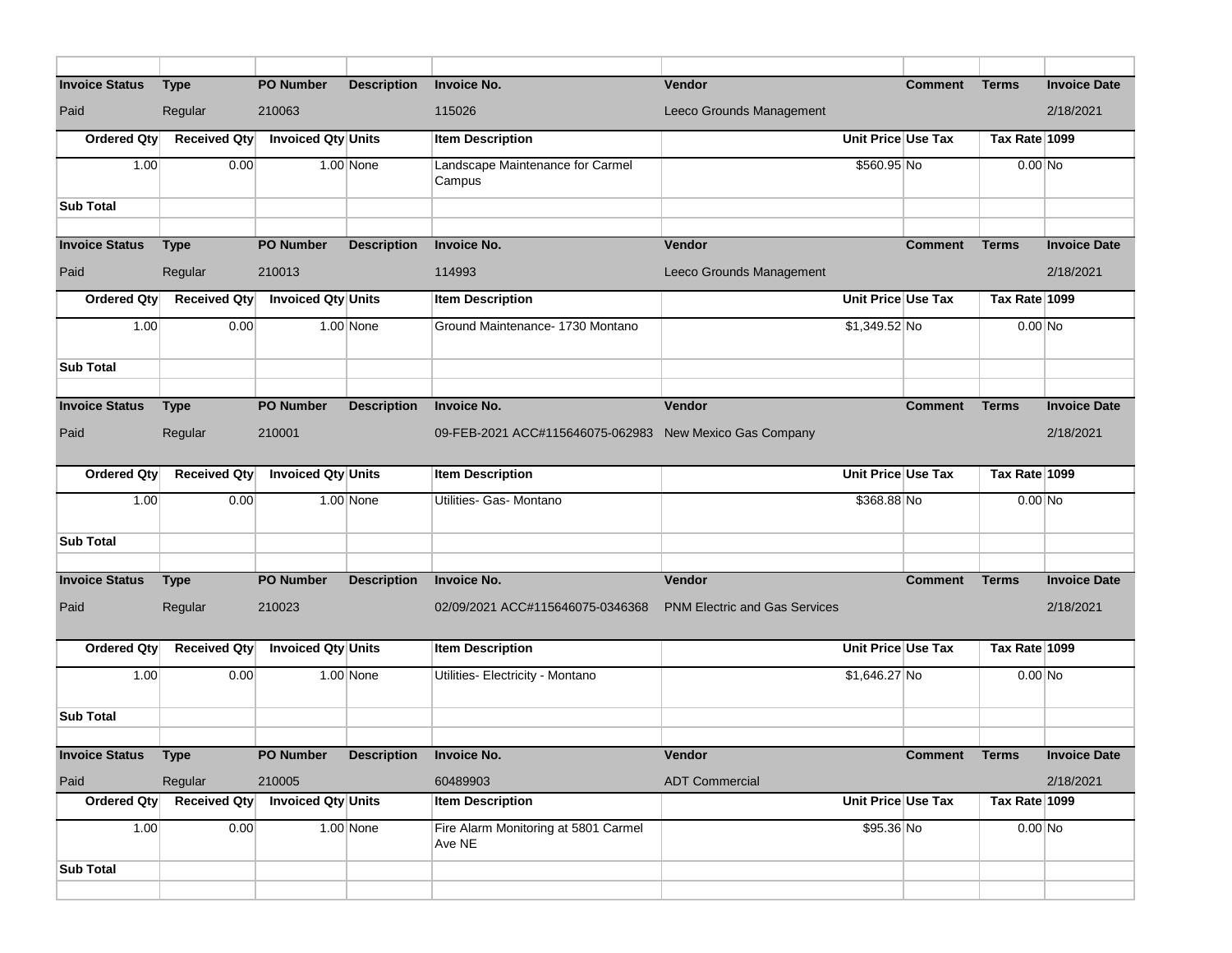| <b>Invoice Status</b> | <b>Type</b>         | <b>PO Number</b>          | <b>Description</b> | <b>Invoice No.</b>                    | Vendor                        |               | <b>Comment</b>       | <b>Terms</b>  | <b>Invoice Date</b> |
|-----------------------|---------------------|---------------------------|--------------------|---------------------------------------|-------------------------------|---------------|----------------------|---------------|---------------------|
| Paid                  | Regular             | 210046                    |                    | 2020-2021-008a                        | <b>Stanley Albrycht</b>       |               |                      |               | 2/18/2021           |
| Ordered Qty           | <b>Received Qty</b> | <b>Invoiced Qty Units</b> |                    | <b>Item Description</b>               |                               |               | Unit Price Use Tax   | Tax Rate 1099 |                     |
| 1.00                  | 0.00                |                           | $1.00$ None        | School Supplies-HomeDepot Gift Card   |                               | \$300.00 No   |                      | $0.00$ No     |                     |
| 1.00                  | 0.00                |                           | $0.00$ None        | <b>School Activities</b>              |                               | \$2,000.00 No |                      | $0.00$ No     |                     |
| <b>Sub Total</b>      |                     |                           |                    |                                       |                               |               |                      |               |                     |
| <b>Invoice Status</b> | <b>Type</b>         | <b>PO Number</b>          | <b>Description</b> | <b>Invoice No.</b>                    | Vendor                        |               | <b>Comment</b>       | <b>Terms</b>  | <b>Invoice Date</b> |
| Paid                  | Regular             | 210046                    |                    | 2020-2021-008b                        | <b>Stanley Albrycht</b>       |               |                      |               | 2/18/2021           |
| Ordered Qty           | <b>Received Qty</b> | Invoiced Qty Units        |                    | <b>Item Description</b>               |                               |               | Unit Price Use Tax   | Tax Rate 1099 |                     |
| 1.00                  | 0.00                |                           | $1.00$ None        | School Supplies- Home Depot gift card |                               | \$300.00 No   |                      | $0.00$ No     |                     |
| 1.00                  | 0.00                |                           | $0.00$ None        | <b>School Activities</b>              |                               | \$2,000.00 No |                      | $0.00$ No     |                     |
| <b>Sub Total</b>      |                     |                           |                    |                                       |                               |               |                      |               |                     |
| <b>Invoice Status</b> | <b>Type</b>         | <b>PO Number</b>          | <b>Description</b> | <b>Invoice No.</b>                    | Vendor                        |               | <b>Comment</b>       | <b>Terms</b>  | <b>Invoice Date</b> |
| Paid                  | Regular             | 210036                    |                    | 2742491                               | <b>CliftonLarsonAllen LLP</b> |               |                      |               | 2/19/2021           |
| Ordered Qty           | <b>Received Qty</b> | Invoiced Qty Units        |                    | <b>Item Description</b>               |                               |               | Unit Price Use Tax   | Tax Rate 1099 |                     |
| 1.00                  | 0.00                |                           | $1.00$ None        | 2020 Audit                            |                               | \$4,606.26 No |                      | $0.00$ No     |                     |
| <b>Sub Total</b>      |                     |                           |                    |                                       |                               |               |                      |               |                     |
|                       |                     |                           |                    |                                       |                               |               |                      |               |                     |
| <b>Invoice Status</b> | <b>Type</b>         | <b>PO Number</b>          | <b>Description</b> | <b>Invoice No.</b>                    | Vendor                        |               | <b>Comment</b>       | <b>Terms</b>  | <b>Invoice Date</b> |
| Paid                  | Regular             | 210006                    |                    | 9296                                  | A-1 Self Storage              |               |                      |               | 2/25/2021           |
| Ordered Qty           | <b>Received Qty</b> | Invoiced Qty Units        |                    | <b>Item Description</b>               |                               |               | Unit Price Use Tax   | Tax Rate 1099 |                     |
| 1.00                  | 0.00                |                           | $1.00$ None        | Storage Unit                          |                               | \$178.00 No   |                      | $0.00$ No     |                     |
| <b>Sub Total</b>      |                     |                           |                    |                                       |                               |               |                      |               |                     |
| <b>Invoice Status</b> | <b>Type</b>         | <b>PO Number</b>          | <b>Description</b> | <b>Invoice No.</b>                    | Vendor                        |               | <b>Comment Terms</b> |               | <b>Invoice Date</b> |
| Paid                  | Regular             | 210012                    |                    | 703418245043                          | <b>ABCWUA</b>                 |               |                      |               | 2/25/2021           |
| Ordered Qty           | <b>Received Qty</b> | <b>Invoiced Qty Units</b> |                    | <b>Item Description</b>               |                               |               | Unit Price Use Tax   | Tax Rate 1099 |                     |
| 1.00                  | 0.00                |                           | $1.00$ None        | Utilities- Water- Montano             |                               | $$30.47$ No   |                      | $0.00$ No     |                     |
|                       |                     |                           |                    |                                       |                               |               |                      |               |                     |
| <b>Sub Total</b>      |                     |                           |                    |                                       |                               |               |                      |               |                     |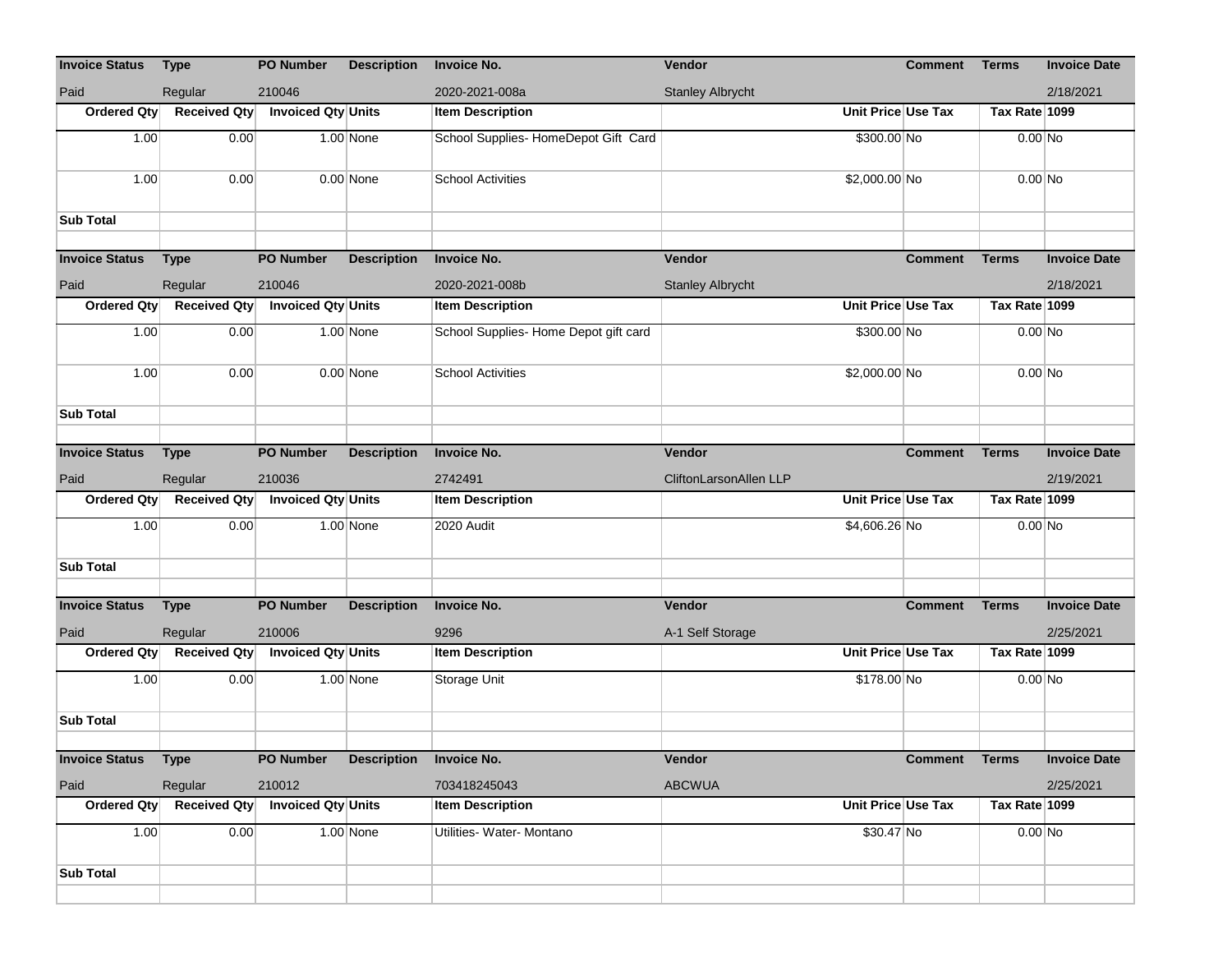| <b>Invoice Status</b> | <b>Type</b>         | <b>PO Number</b>          | <b>Description</b> | <b>Invoice No.</b>                        | Vendor                                                         | <b>Comment</b>     | <b>Terms</b>  | <b>Invoice Date</b> |
|-----------------------|---------------------|---------------------------|--------------------|-------------------------------------------|----------------------------------------------------------------|--------------------|---------------|---------------------|
| Paid                  | Regular             | 210012                    |                    | 169528423206                              | <b>ABCWUA</b>                                                  |                    |               | 2/25/2021           |
| Ordered Qty           | <b>Received Qty</b> | Invoiced Qty Units        |                    | <b>Item Description</b>                   |                                                                | Unit Price Use Tax | Tax Rate 1099 |                     |
| 1.00                  | 0.00                |                           | $1.00$ None        | Utilities- Water- Montano                 | \$200.92 No                                                    |                    | $0.00$ No     |                     |
| <b>Sub Total</b>      |                     |                           |                    |                                           |                                                                |                    |               |                     |
|                       |                     |                           |                    |                                           |                                                                |                    |               |                     |
| <b>Invoice Status</b> | <b>Type</b>         | <b>PO Number</b>          | <b>Description</b> | <b>Invoice No.</b>                        | Vendor                                                         | <b>Comment</b>     | <b>Terms</b>  | <b>Invoice Date</b> |
| Paid                  | Regular             | 210012                    |                    | 903538379391                              | <b>ABCWUA</b>                                                  |                    |               | 2/25/2021           |
| Ordered Qty           | <b>Received Qty</b> | Invoiced Qty Units        |                    | <b>Item Description</b>                   |                                                                | Unit Price Use Tax | Tax Rate 1099 |                     |
| 1.00                  | 0.00                |                           | 1.00 None          | Utilities- Water- Montano                 | $$30.47$ No                                                    |                    | $0.00$ No     |                     |
| <b>Sub Total</b>      |                     |                           |                    |                                           |                                                                |                    |               |                     |
|                       |                     |                           |                    |                                           |                                                                |                    |               |                     |
| <b>Invoice Status</b> | <b>Type</b>         | <b>PO Number</b>          | <b>Description</b> | <b>Invoice No.</b>                        | Vendor                                                         | <b>Comment</b>     | <b>Terms</b>  | <b>Invoice Date</b> |
|                       |                     |                           |                    |                                           |                                                                |                    |               |                     |
| Paid                  | Regular             | 210038                    |                    | 5802                                      | <b>Accountability &amp; Compliance Resources</b><br><b>LLC</b> |                    |               | 2/25/2021           |
| Ordered Qty           | <b>Received Qty</b> | Invoiced Qty Units        |                    | <b>Item Description</b>                   |                                                                | Unit Price Use Tax | Tax Rate 1099 |                     |
| 1.00                  | 0.00                |                           | $1.00$ None        | <b>STARS Reporting Consulting Service</b> | \$683.97 No                                                    |                    | $0.00$ No     |                     |
| <b>Sub Total</b>      |                     |                           |                    |                                           |                                                                |                    |               |                     |
|                       |                     |                           |                    |                                           |                                                                |                    |               |                     |
| <b>Invoice Status</b> | <b>Type</b>         | <b>PO Number</b>          | <b>Description</b> | <b>Invoice No.</b>                        | Vendor                                                         | <b>Comment</b>     | <b>Terms</b>  | <b>Invoice Date</b> |
| Paid                  | Regular             | 210021                    |                    | 200939367                                 | <b>CenturyLink Business Services</b>                           |                    |               | 2/25/2021           |
| Ordered Qty           | <b>Received Qty</b> | <b>Invoiced Qty Units</b> |                    | <b>Item Description</b>                   |                                                                | Unit Price Use Tax | Tax Rate 1099 |                     |
| 1.00                  | 0.00                |                           | 1.00 None          | <b>Internet Service</b>                   | \$2,212.30 No                                                  |                    | $0.00$ No     |                     |
| <b>Sub Total</b>      |                     |                           |                    |                                           |                                                                |                    |               |                     |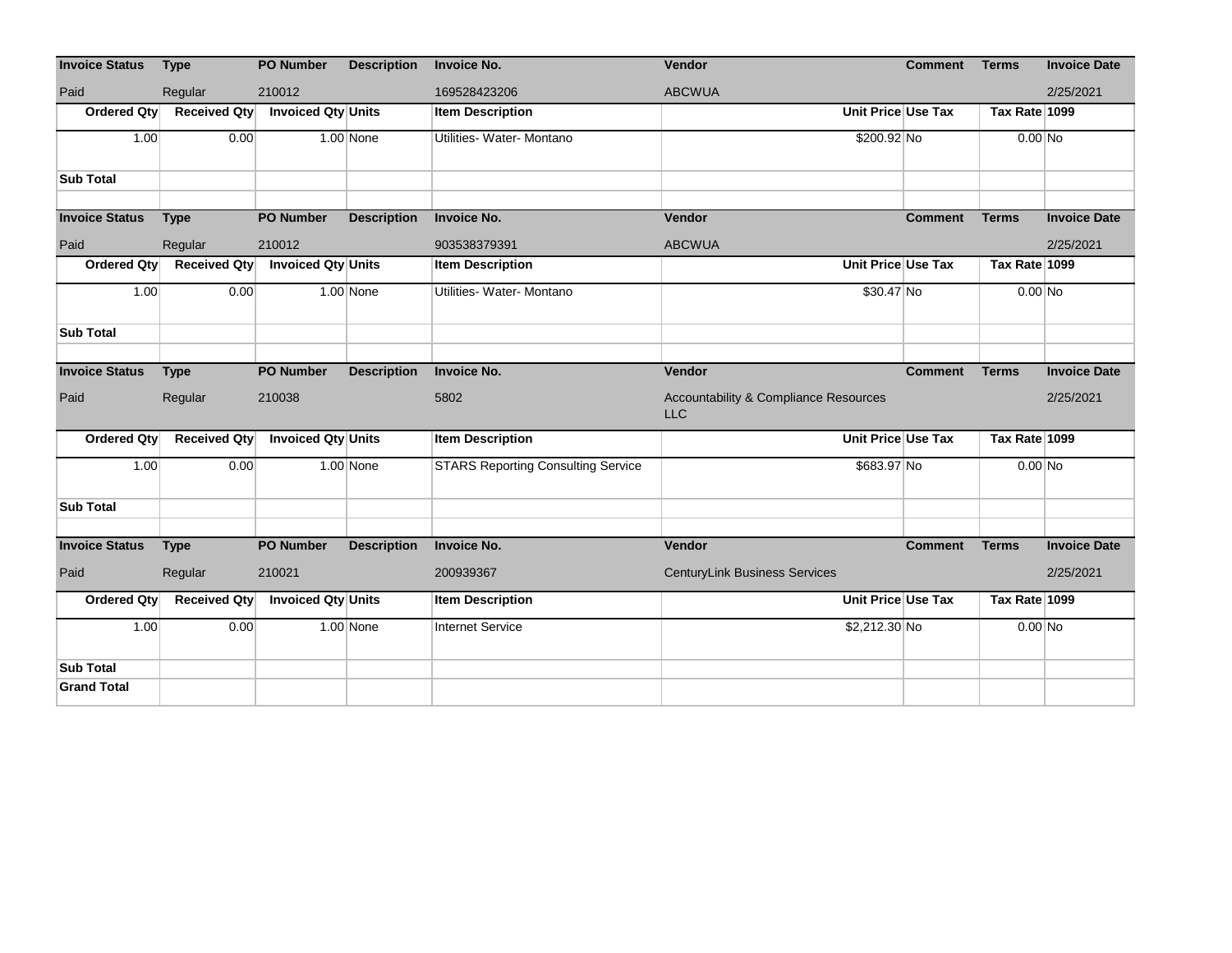| <b>Due Date</b>                                   | <b>Date Paid</b>                                            | <b>Cancelled Date</b> |                   |
|---------------------------------------------------|-------------------------------------------------------------|-----------------------|-------------------|
| 2/4/2021                                          | 2/4/2021                                                    |                       |                   |
|                                                   |                                                             |                       |                   |
| <b>Account Code</b>                               | <b>Acct Code Desc</b>                                       | Amt Allocated         | <b>Item Total</b> |
| 11000-2600-54312-0000-<br>529001-0000-00000-00000 | Operational-Maintenance & Repair<br>- Buildings And Grounds | \$1,618.13            | \$1,618.13        |
|                                                   |                                                             |                       | \$1,618.13        |
|                                                   |                                                             |                       |                   |
| <b>Due Date</b>                                   | <b>Date Paid</b>                                            | <b>Cancelled Date</b> |                   |
| 2/4/2021                                          | 2/4/2021                                                    |                       |                   |
|                                                   |                                                             |                       |                   |
| <b>Account Code</b>                               | <b>Acct Code Desc</b>                                       | <b>Amt Allocated</b>  | <b>Item Total</b> |
| 11000-2600-54411-0000-<br>529001-0000-00000-00000 | Operational-Electricity                                     | \$42.08               | \$42.08           |
|                                                   |                                                             |                       | \$42.08           |
|                                                   |                                                             |                       |                   |
| <b>Due Date</b>                                   | <b>Date Paid</b>                                            | <b>Cancelled Date</b> |                   |
| 2/4/2021                                          | 2/4/2021                                                    |                       |                   |
| <b>Account Code</b>                               | <b>Acct Code Desc</b>                                       | Amt Allocated         | <b>Item Total</b> |
| 11000-2600-54416-0000-                            | Operational-Communication                                   | \$59.68               | \$59.68           |
| 529001-0000-00000-00000                           | <b>Services</b>                                             |                       |                   |
|                                                   |                                                             |                       | \$59.68           |
|                                                   |                                                             |                       |                   |
| <b>Due Date</b>                                   | <b>Date Paid</b>                                            | <b>Cancelled Date</b> |                   |
| 2/4/2021                                          | 2/4/2021                                                    |                       |                   |
|                                                   |                                                             |                       |                   |
| <b>Account Code</b>                               | <b>Acct Code Desc</b>                                       | Amt Allocated         | <b>Item Total</b> |
| 11000-2600-54412-0000-                            | <b>Operational-Natural Gas</b>                              | \$160.81              | \$160.81          |
| 529001-0000-00000-00000                           | (Buildings)                                                 |                       |                   |
|                                                   |                                                             |                       | \$160.81          |
| <b>Due Date</b>                                   | <b>Date Paid</b>                                            | <b>Cancelled Date</b> |                   |
|                                                   |                                                             |                       |                   |
| 2/4/2021<br><b>Account Code</b>                   | 2/4/2021<br><b>Acct Code Desc</b>                           | Amt Allocated         | <b>Item Total</b> |
|                                                   |                                                             |                       |                   |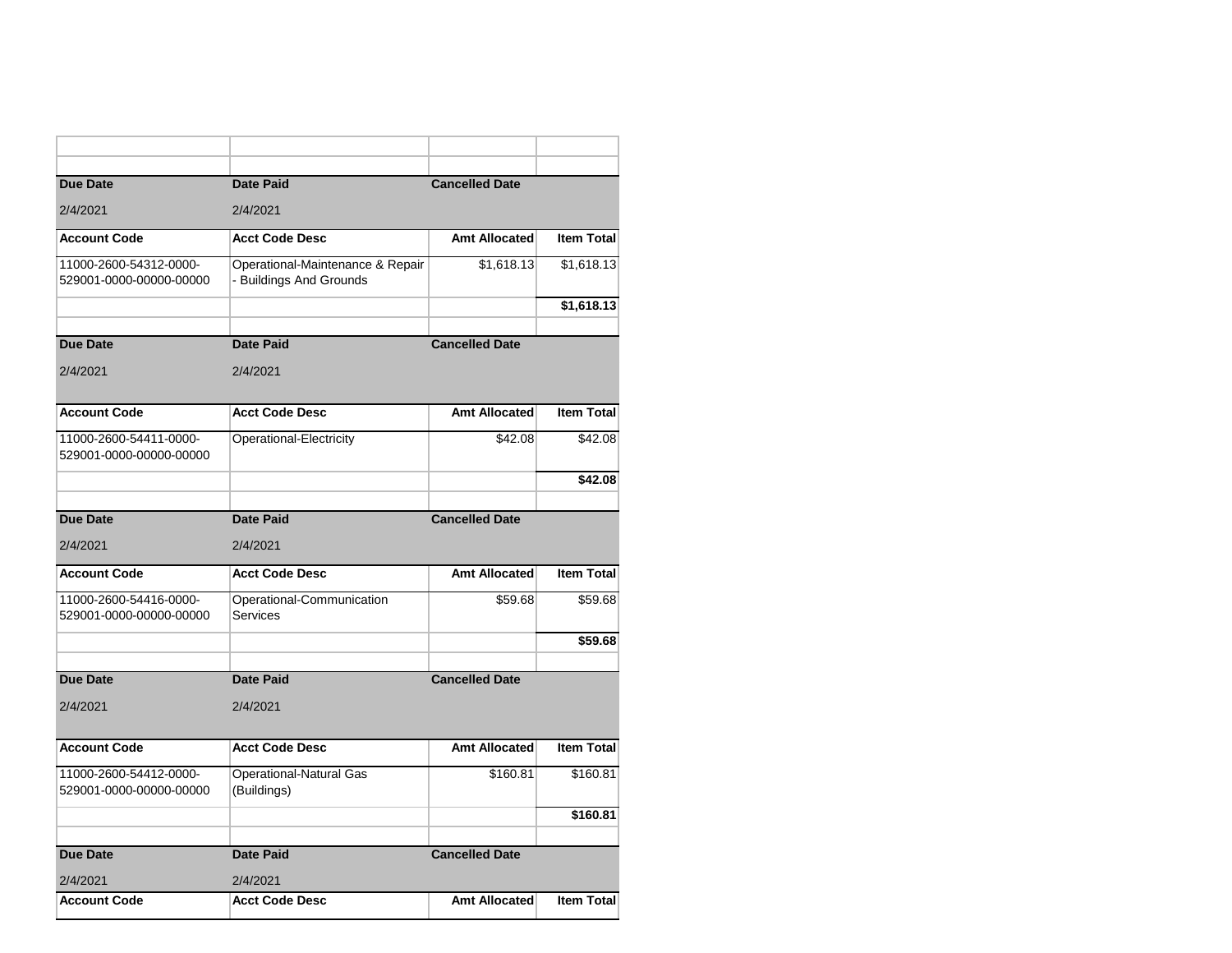| 11000-2600-54415-0000-<br>529001-0000-00000-00000 | Operational-Water/Sewage                            | \$204.88              | \$204.88          |
|---------------------------------------------------|-----------------------------------------------------|-----------------------|-------------------|
|                                                   |                                                     |                       | \$204.88          |
| <b>Due Date</b>                                   | <b>Date Paid</b>                                    | <b>Cancelled Date</b> |                   |
| 2/4/2021                                          | 2/4/2021                                            |                       |                   |
| <b>Account Code</b>                               | <b>Acct Code Desc</b>                               | Amt Allocated         | <b>Item Total</b> |
| 11000-1000-53711-1010-<br>529001-0000-00000-00000 | Operational-Other Charges                           | \$683.97              | \$683.97          |
|                                                   |                                                     |                       | \$683.97          |
| Due Date                                          | <b>Date Paid</b>                                    | <b>Cancelled Date</b> |                   |
| 2/4/2021                                          | 2/4/2021                                            |                       |                   |
| <b>Account Code</b>                               | <b>Acct Code Desc</b>                               | Amt Allocated         | <b>Item Total</b> |
| 11000-2100-53213-2000-<br>529001-0000-00000-00000 | Operational-Occupational<br>Therapists - Contracted | \$1,048.00            | \$1,048.00        |
| 11000-2100-53214-2000-<br>529001-0000-00000-00000 | Operational-Therapists -<br>Contracted              | \$176.85              | \$176.85          |
|                                                   |                                                     |                       | \$1,224.85        |
| <b>Due Date</b>                                   | <b>Date Paid</b>                                    | <b>Cancelled Date</b> |                   |
| 2/4/2021                                          | 2/4/2021                                            |                       |                   |
| <b>Account Code</b>                               | <b>Acct Code Desc</b>                               | Amt Allocated         | <b>Item Total</b> |
| 11000-2300-53711-0000-<br>529001-0000-00000-00000 | Operational-Other Charges                           | \$539.38              | \$539.38          |
|                                                   |                                                     |                       | \$539.38          |
| <b>Due Date</b>                                   | <b>Date Paid</b>                                    | <b>Cancelled Date</b> |                   |
|                                                   |                                                     |                       |                   |
|                                                   |                                                     |                       |                   |
| 2/4/2021<br><b>Account Code</b>                   | 2/4/2021<br><b>Acct Code Desc</b>                   | Amt Allocated         | Item Total        |
| 31701-4000-57332-0000-<br>529001-0000-00000-00000 | Capital-Supply Assets (\$5,000 or<br>Less)          | \$16,478.00           | \$16,478.00       |
|                                                   |                                                     |                       | \$16,478.00       |
| <b>Due Date</b>                                   | <b>Date Paid</b>                                    | <b>Cancelled Date</b> |                   |
| 2/4/2021                                          | 2/4/2021                                            |                       |                   |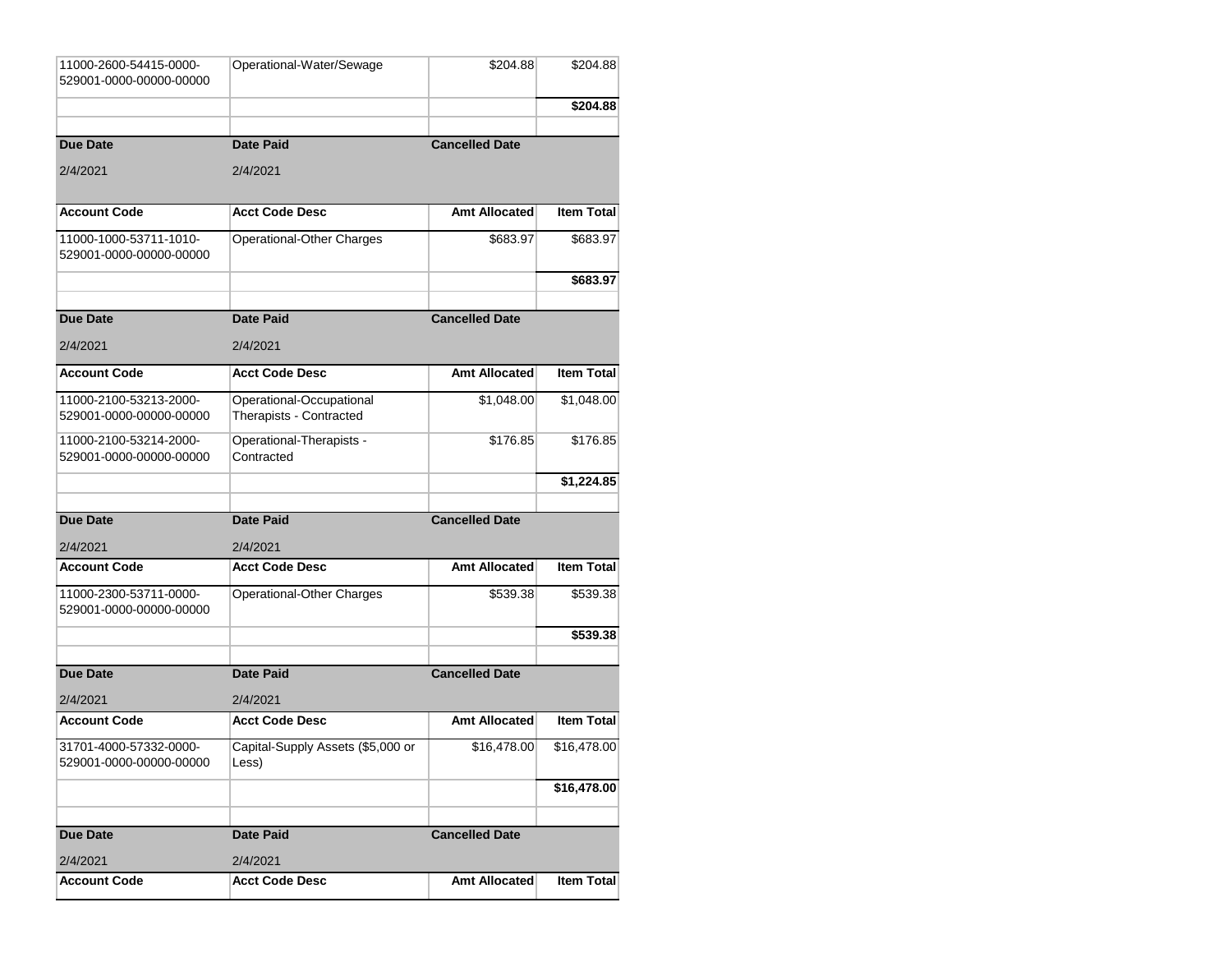| 11000-1000-56118-1010-<br>529001-0000-00000-00000 | Operational-General Supplies and<br>Materials | \$309.50              | \$309.50          |
|---------------------------------------------------|-----------------------------------------------|-----------------------|-------------------|
|                                                   |                                               |                       | \$309.50          |
| <b>Due Date</b>                                   | <b>Date Paid</b>                              | <b>Cancelled Date</b> |                   |
| 2/4/2021                                          | 2/4/2021                                      |                       |                   |
| <b>Account Code</b>                               | <b>Acct Code Desc</b>                         | Amt Allocated         | <b>Item Total</b> |
| 11000-2300-53413-0000-<br>529001-0000-00000-00000 | Operational-Legal                             | \$81.33               | \$81.33           |
|                                                   |                                               |                       | \$81.33           |
| <b>Due Date</b>                                   | <b>Date Paid</b>                              | <b>Cancelled Date</b> |                   |
|                                                   |                                               |                       |                   |
| 2/4/2021                                          | 2/4/2021                                      |                       |                   |
| <b>Account Code</b>                               | <b>Acct Code Desc</b>                         | Amt Allocated         | <b>Item Total</b> |
| 11000-1000-53711-1010-<br>529001-0000-00000-00000 | Operational-Other Charges                     | \$1,847.20            | \$1,847.20∣       |
|                                                   |                                               |                       | \$1,847.20        |
|                                                   |                                               |                       |                   |
| <b>Due Date</b>                                   | <b>Date Paid</b>                              | <b>Cancelled Date</b> |                   |
| 2/11/2021                                         | 2/11/2021                                     |                       |                   |
| <b>Account Code</b>                               | <b>Acct Code Desc</b>                         | Amt Allocated         | <b>Item Total</b> |
| 31701-4000-57332-0000-<br>529001-0000-00000-00000 | Capital-Supply Assets (\$5,000 or<br>Less)    | \$7,200.00            | \$7,200.00∣       |
|                                                   |                                               |                       | \$7,200.00        |
|                                                   |                                               |                       |                   |
| <b>Due Date</b>                                   | <b>Date Paid</b>                              | <b>Cancelled Date</b> |                   |
| 2/11/2021                                         | 2/11/2021                                     |                       |                   |
| <b>Account Code</b>                               | <b>Acct Code Desc</b>                         | Amt Allocated         | <b>Item Total</b> |
| 11000-2100-53711-0000-<br>529001-0000-00000-00000 | Operational-Other Charges                     | \$747.42              | \$747.42          |
| 23000-1000-53711-1010-<br>529001-0000-00000-00000 | Non-Instructional Support-Other<br>Charges    | \$0.00                | \$0.00            |
|                                                   |                                               |                       | \$747.42          |
|                                                   |                                               |                       |                   |
| <b>Due Date</b>                                   | <b>Date Paid</b>                              | <b>Cancelled Date</b> |                   |
| 2/11/2021                                         | 2/11/2021                                     |                       |                   |
| <b>Account Code</b>                               |                                               |                       |                   |
|                                                   | <b>Acct Code Desc</b>                         | Amt Allocated         | <b>Item Total</b> |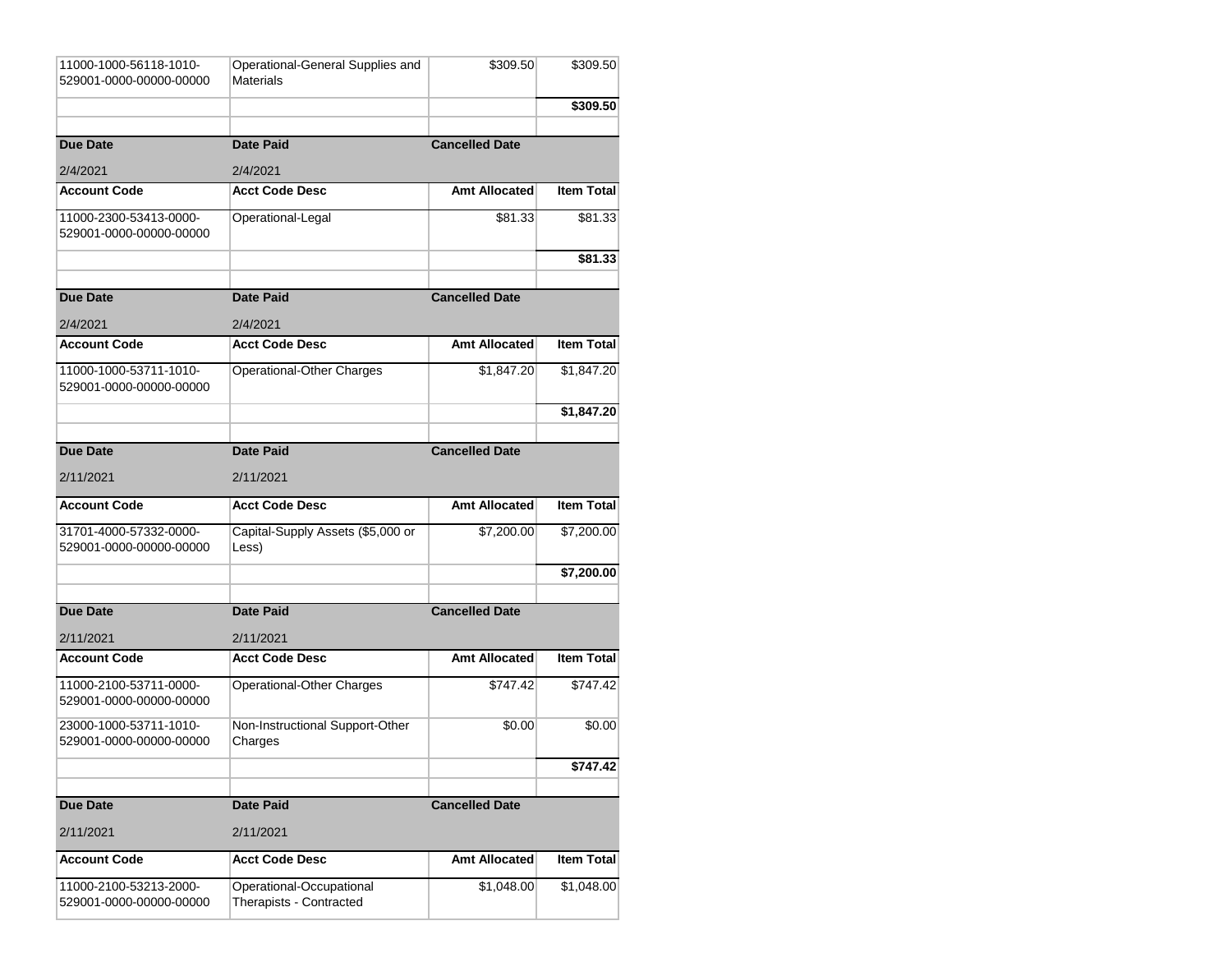| 11000-2100-53214-2000-<br>529001-0000-00000-00000 | Operational-Therapists -<br>Contracted              | \$65.50               | \$65.50           |
|---------------------------------------------------|-----------------------------------------------------|-----------------------|-------------------|
|                                                   |                                                     |                       | \$1,113.50        |
| <b>Due Date</b>                                   | <b>Date Paid</b>                                    | <b>Cancelled Date</b> |                   |
| 2/11/2021                                         | 2/11/2021                                           |                       |                   |
| <b>Account Code</b>                               | <b>Acct Code Desc</b>                               | Amt Allocated         | <b>Item Total</b> |
| 11000-2100-53212-2000-<br>529001-0000-00000-00000 | Operational-Speech Therapists -<br>Contracted       | \$0.00                | \$0.00            |
| 11000-2100-53211-2000-<br>529001-0000-00000-00000 | Operational-Diagnosticians -<br>Contracted          | \$1,699.03            | \$1,699.03        |
| 11000-2100-53213-2000-<br>529001-0000-00000-00000 | Operational-Occupational<br>Therapists - Contracted | \$0.00                | \$0.00            |
|                                                   |                                                     |                       | \$1,699.03        |
| <b>Due Date</b>                                   | <b>Date Paid</b>                                    | <b>Cancelled Date</b> |                   |
| 2/11/2021                                         | 2/11/2021                                           |                       |                   |
| <b>Account Code</b>                               | <b>Acct Code Desc</b>                               | <b>Amt Allocated</b>  | <b>Item Total</b> |
| 11000-2100-53212-2000-<br>529001-0000-00000-00000 | Operational-Speech Therapists -<br>Contracted       | \$4,228.70            | \$4,228.70        |
| 11000-2100-53211-2000-<br>529001-0000-00000-00000 | Operational-Diagnosticians -<br>Contracted          | \$0.00                | \$0.00            |
| 11000-2100-53213-2000-<br>529001-0000-00000-00000 | Operational-Occupational<br>Therapists - Contracted | \$0.00                | \$0.00            |
|                                                   |                                                     |                       | \$4,228.70        |
| <b>Due Date</b>                                   | <b>Date Paid</b>                                    | <b>Cancelled Date</b> |                   |
| 2/11/2021                                         | 2/11/2021                                           |                       |                   |
| <b>Account Code</b>                               | <b>Acct Code Desc</b>                               | <b>Amt Allocated</b>  | <b>Item Total</b> |
| 11000-2600-53711-0000-<br>529001-0000-00000-00000 | Operational-Other Charges                           | \$237.31              | \$237.31          |
|                                                   |                                                     |                       | \$237.31          |
| <b>Due Date</b>                                   | <b>Date Paid</b>                                    | <b>Cancelled Date</b> |                   |
| 2/11/2021                                         | 2/11/2021                                           |                       |                   |
| <b>Account Code</b>                               | <b>Acct Code Desc</b>                               | Amt Allocated         | <b>Item Total</b> |
| 11000-2600-54416-0000-<br>529001-0000-00000-00000 | Operational-Communication<br><b>Services</b>        | \$109.77              | \$109.77          |
|                                                   |                                                     |                       | \$109.77          |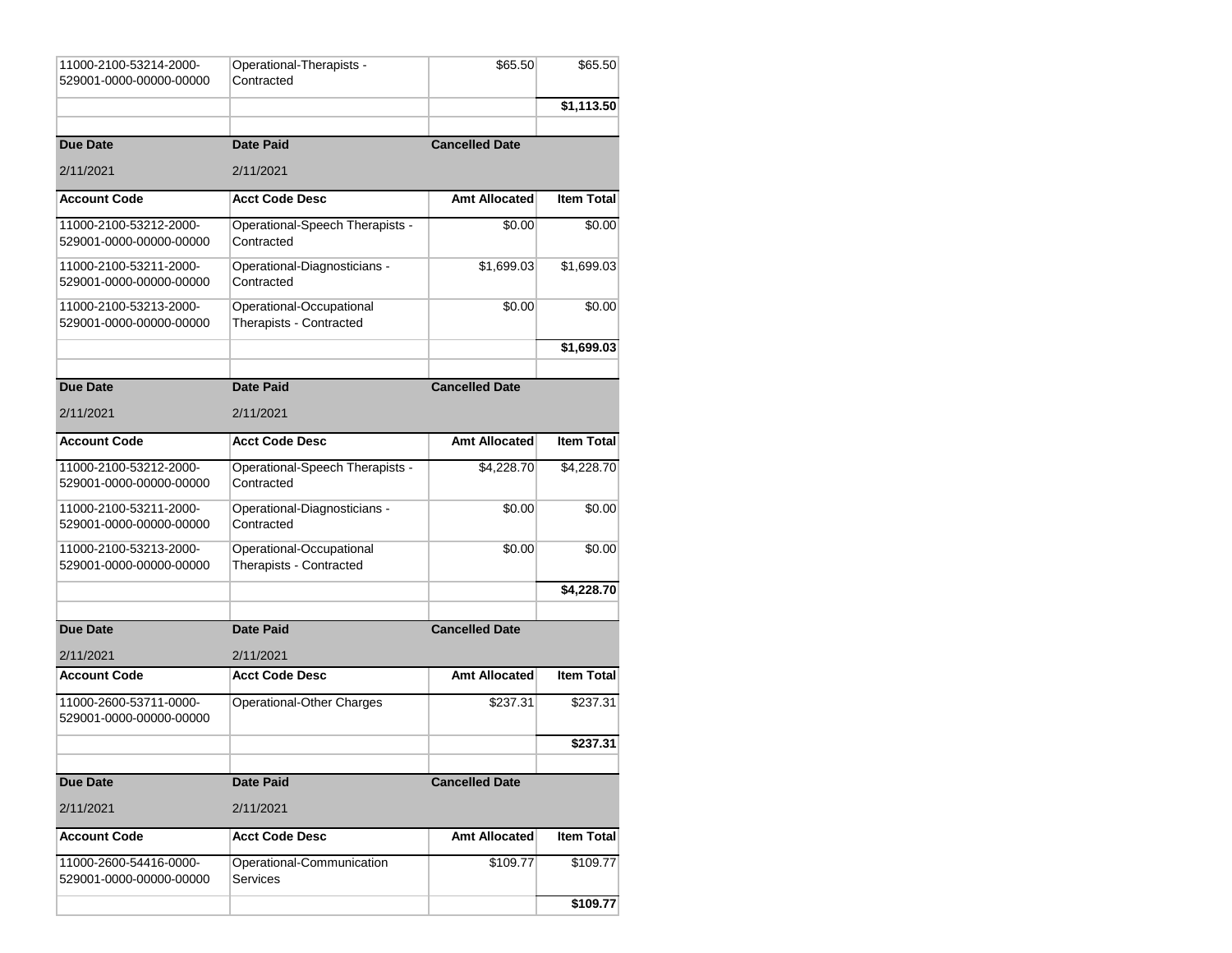| <b>Due Date</b>                                   | <b>Date Paid</b>                                            | <b>Cancelled Date</b> |                   |
|---------------------------------------------------|-------------------------------------------------------------|-----------------------|-------------------|
| 2/11/2021                                         | 2/11/2021                                                   |                       |                   |
| <b>Account Code</b>                               | <b>Acct Code Desc</b>                                       | Amt Allocated         | <b>Item Total</b> |
| 11000-1000-53711-1010-<br>529001-0000-00000-00000 | Operational-Other Charges                                   | \$591.56              | \$591.56          |
|                                                   |                                                             |                       | \$591.56          |
|                                                   |                                                             |                       |                   |
| Due Date                                          | <b>Date Paid</b>                                            | <b>Cancelled Date</b> |                   |
| 2/17/2021                                         | 2/17/2021                                                   |                       |                   |
| <b>Account Code</b>                               | <b>Acct Code Desc</b>                                       | Amt Allocated         | <b>Item Total</b> |
| 11000-2600-54610-0000-<br>529001-0000-00000-00000 | Operational-Renting Land and<br><b>Buildings</b>            | \$31,977.00           |                   |
| 31200-4000-54610-0000-<br>529001-0000-00000-00000 | Public School Capital Outlay-<br>Renting Land and Buildings | \$25,245.00           | \$57,222.00       |
|                                                   |                                                             |                       | \$57,222.00       |
|                                                   |                                                             |                       |                   |
| Due Date                                          | <b>Date Paid</b>                                            | <b>Cancelled Date</b> |                   |
| 2/18/2021                                         | 2/18/2021                                                   |                       |                   |
| <b>Account Code</b>                               | <b>Acct Code Desc</b>                                       | Amt Allocated         | <b>Item Total</b> |
| 11000-2600-54415-0000-<br>529001-0000-00000-00000 | Operational-Water/Sewage                                    | \$177.17              | \$177.17          |
|                                                   |                                                             |                       | \$177.17          |
|                                                   |                                                             |                       |                   |
| Due Date                                          | <b>Date Paid</b>                                            | <b>Cancelled Date</b> |                   |
| 2/18/2021                                         | 2/18/2021                                                   |                       |                   |
| <b>Account Code</b>                               | <b>Acct Code Desc</b>                                       | Amt Allocated         | <b>Item Total</b> |
| 11000-2100-53711-0000-<br>529001-0000-00000-00000 | Operational-Other Charges                                   | \$743.08              | \$743.08          |
| 23000-1000-53711-1010-<br>529001-0000-00000-00000 | Non-Instructional Support-Other<br>Charges                  | \$0.00                | \$0.00            |
|                                                   |                                                             |                       | \$743.08          |
|                                                   |                                                             |                       |                   |
| <b>Due Date</b>                                   | <b>Date Paid</b>                                            | <b>Cancelled Date</b> |                   |
| 2/18/2021                                         | 2/18/2021                                                   |                       |                   |
| <b>Account Code</b>                               | <b>Acct Code Desc</b>                                       | Amt Allocated         | <b>Item Total</b> |
| 11000-2600-54416-0000-<br>529001-0000-00000-00000 | Operational-Communication<br>Services                       | \$342.30              | \$342.30          |
|                                                   |                                                             |                       |                   |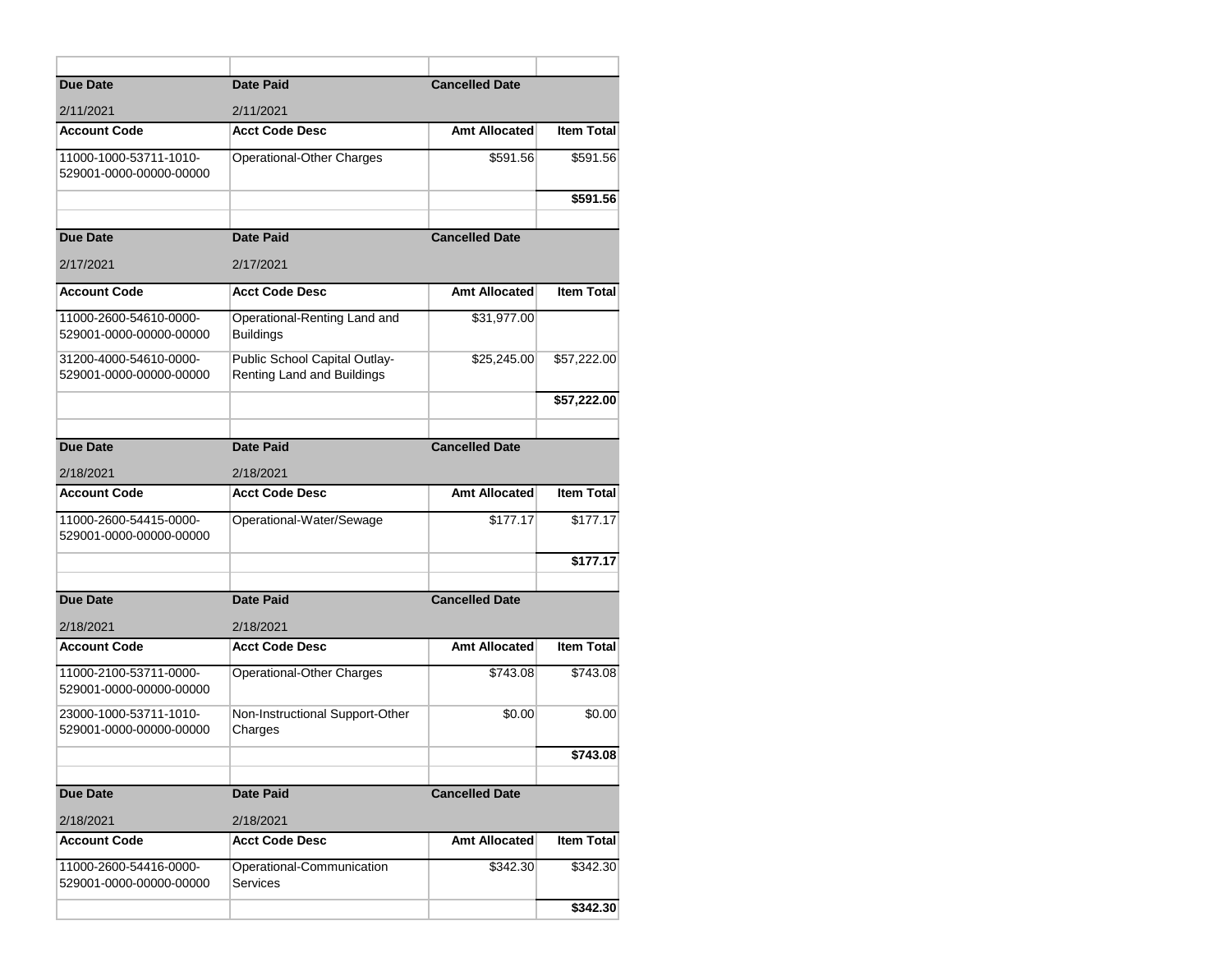| <b>Due Date</b>                                   | <b>Date Paid</b>                                            | <b>Cancelled Date</b> |                   |
|---------------------------------------------------|-------------------------------------------------------------|-----------------------|-------------------|
| 2/18/2021                                         | 2/18/2021                                                   |                       |                   |
| <b>Account Code</b>                               | <b>Acct Code Desc</b>                                       | <b>Amt Allocated</b>  | <b>Item Total</b> |
| 11000-2600-54312-0000-<br>529001-0000-00000-00000 | Operational-Maintenance & Repair<br>- Buildings And Grounds | \$560.95              | \$560.95          |
|                                                   |                                                             |                       | \$560.95          |
| <b>Due Date</b>                                   | <b>Date Paid</b>                                            | <b>Cancelled Date</b> |                   |
| 2/18/2021                                         | 2/18/2021                                                   |                       |                   |
| <b>Account Code</b>                               | <b>Acct Code Desc</b>                                       | <b>Amt Allocated</b>  | <b>Item Total</b> |
| 11000-2600-54312-0000-<br>529001-0000-00000-00000 | Operational-Maintenance & Repair<br>- Buildings And Grounds | \$1,349.52            | \$1,349.52        |
|                                                   |                                                             |                       | \$1,349.52        |
|                                                   |                                                             |                       |                   |
| <b>Due Date</b>                                   | <b>Date Paid</b>                                            | <b>Cancelled Date</b> |                   |
| 2/18/2021                                         | 2/18/2021                                                   |                       |                   |
| <b>Account Code</b>                               | <b>Acct Code Desc</b>                                       | <b>Amt Allocated</b>  | <b>Item Total</b> |
| 11000-2600-54412-0000-<br>529001-0000-00000-00000 | <b>Operational-Natural Gas</b><br>(Buildings)               | \$368.88              | \$368.88          |
|                                                   |                                                             |                       | \$368.88          |
|                                                   |                                                             |                       |                   |
| <b>Due Date</b>                                   | <b>Date Paid</b>                                            | <b>Cancelled Date</b> |                   |
| 2/18/2021                                         | 2/18/2021                                                   |                       |                   |
| <b>Account Code</b>                               | <b>Acct Code Desc</b>                                       | <b>Amt Allocated</b>  | <b>Item Total</b> |
| 11000-2600-54411-0000-<br>529001-0000-00000-00000 | Operational-Electricity                                     | \$1,646.27            | \$1,646.27        |
|                                                   |                                                             |                       | \$1,646.27        |
|                                                   |                                                             |                       |                   |
| <b>Due Date</b>                                   | Date Paid                                                   | <b>Cancelled Date</b> |                   |
| 2/18/2021                                         | 2/18/2021                                                   |                       |                   |
| <b>Account Code</b>                               | <b>Acct Code Desc</b>                                       | <b>Amt Allocated</b>  | <b>Item Total</b> |
| 11000-2600-53711-0000-<br>529001-0000-00000-00000 | Operational-Other Charges                                   | \$95.36               | \$95.36           |
|                                                   |                                                             |                       | \$95.36           |
|                                                   |                                                             |                       |                   |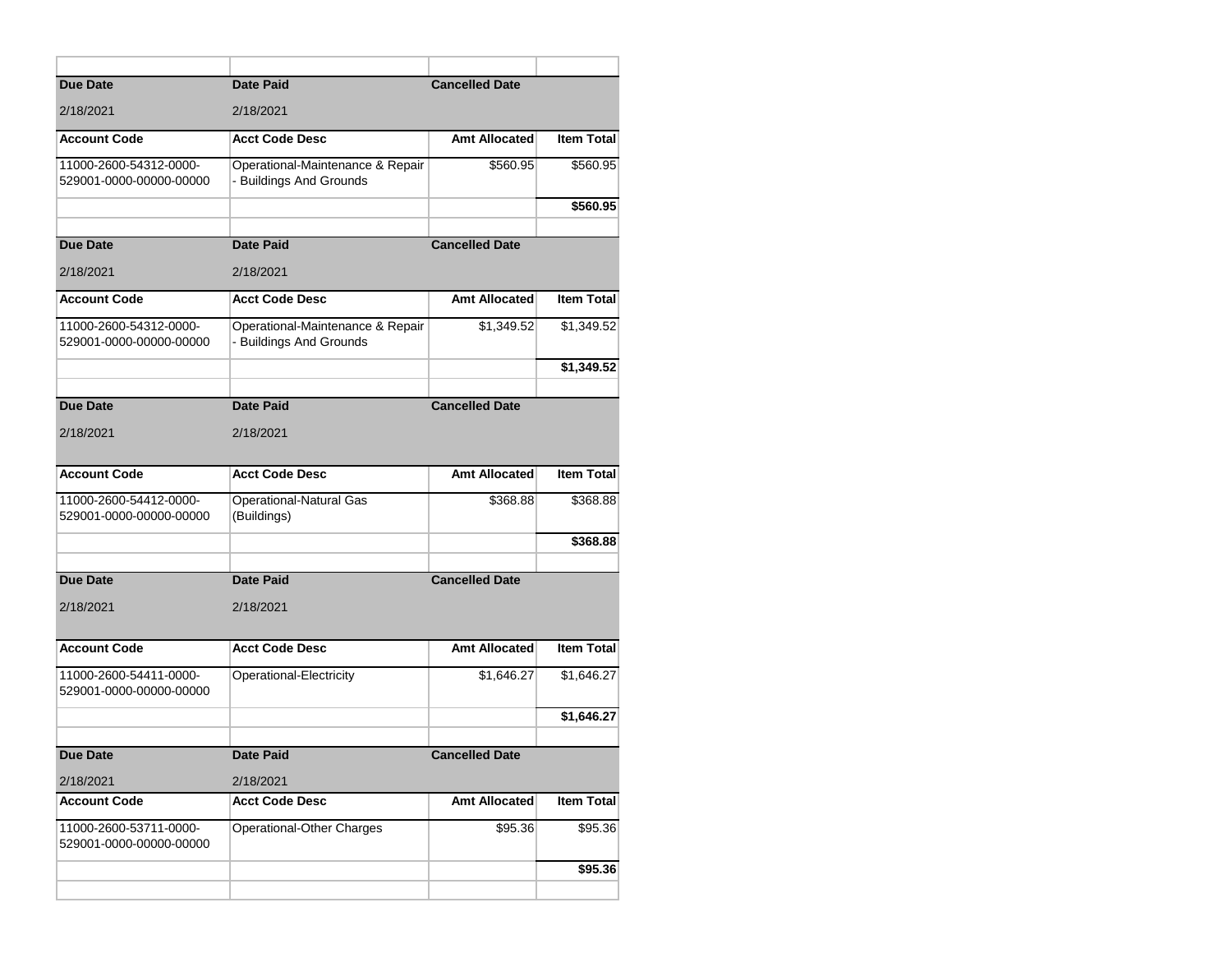| <b>Due Date</b>                                   | <b>Date Paid</b>                           | <b>Cancelled Date</b> |                   |
|---------------------------------------------------|--------------------------------------------|-----------------------|-------------------|
| 2/18/2021                                         | 2/18/2021                                  |                       |                   |
| <b>Account Code</b>                               | <b>Acct Code Desc</b>                      | <b>Amt Allocated</b>  | <b>Item Total</b> |
| 11000-2100-53711-0000-<br>529001-0000-00000-00000 | Operational-Other Charges                  | \$300.00              | \$300.00          |
| 23000-1000-53711-1010-<br>529001-0000-00000-00000 | Non-Instructional Support-Other<br>Charges | \$0.00                | \$0.00            |
|                                                   |                                            |                       | \$300.00          |
| <b>Due Date</b>                                   | <b>Date Paid</b>                           | <b>Cancelled Date</b> |                   |
| 2/18/2021                                         | 2/18/2021                                  |                       |                   |
| <b>Account Code</b>                               | <b>Acct Code Desc</b>                      | Amt Allocated         | <b>Item Total</b> |
|                                                   |                                            |                       |                   |
| 11000-2100-53711-0000-<br>529001-0000-00000-00000 | Operational-Other Charges                  | \$300.00              | \$300.00          |
| 23000-1000-53711-1010-<br>529001-0000-00000-00000 | Non-Instructional Support-Other<br>Charges | \$0.00                | \$0.00            |
|                                                   |                                            |                       | \$300.00          |
|                                                   |                                            |                       |                   |
| <b>Due Date</b>                                   | <b>Date Paid</b>                           | <b>Cancelled Date</b> |                   |
| 2/19/2021                                         | 2/19/2021                                  |                       |                   |
| <b>Account Code</b>                               | <b>Acct Code Desc</b>                      | Amt Allocated         | <b>Item Total</b> |
| 11000-2300-53411-0000-<br>529001-0000-00000-00000 | Operational-Auditing                       | \$4,606.26            | \$4,606.26        |
|                                                   |                                            |                       | \$4,606.26        |
|                                                   |                                            |                       |                   |
| <b>Due Date</b>                                   | <b>Date Paid</b>                           | <b>Cancelled Date</b> |                   |
| 2/25/2021                                         | 2/25/2021                                  |                       |                   |
| <b>Account Code</b>                               | <b>Acct Code Desc</b>                      | <b>Amt Allocated</b>  | <b>Item Total</b> |
| 11000-2600-53711-0000-<br>529001-0000-00000-00000 | Operational-Other Charges                  | \$178.00              | \$178.00          |
|                                                   |                                            |                       | \$178.00          |
|                                                   |                                            |                       |                   |
| <b>Due Date</b>                                   | Date Paid                                  | <b>Cancelled Date</b> |                   |
| 2/25/2021                                         | 2/25/2021                                  |                       |                   |
| <b>Account Code</b>                               | <b>Acct Code Desc</b>                      | Amt Allocated         | <b>Item Total</b> |
| 11000-2600-54415-0000-<br>529001-0000-00000-00000 | Operational-Water/Sewage                   | \$30.47               | \$30.47           |
|                                                   |                                            |                       | \$30.47           |
|                                                   |                                            |                       |                   |